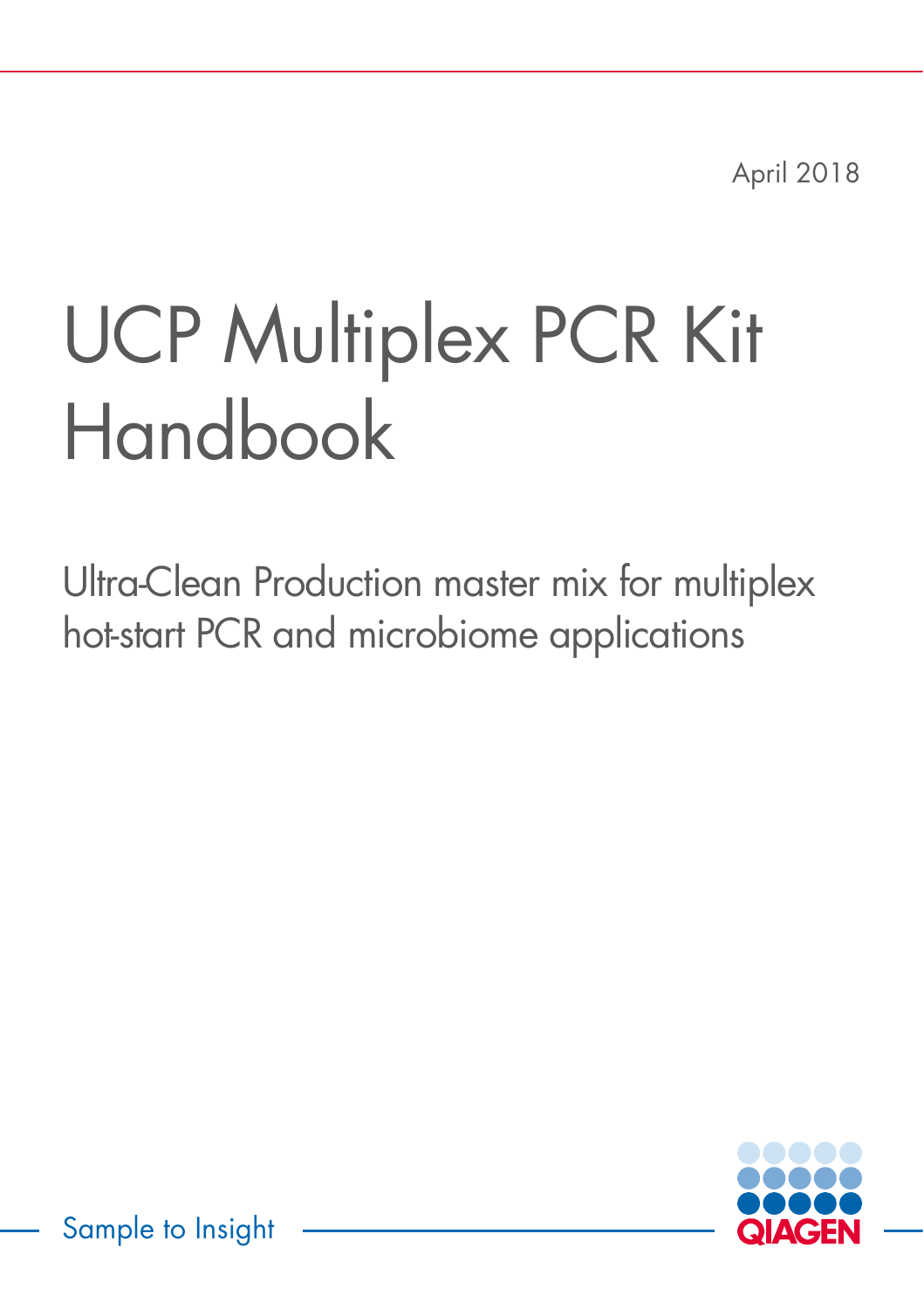### Contents

| Protocol: Multiplex PCR Using Standard or Microbial Primer Sets  12 |  |
|---------------------------------------------------------------------|--|
|                                                                     |  |
|                                                                     |  |
|                                                                     |  |
|                                                                     |  |
|                                                                     |  |
|                                                                     |  |
|                                                                     |  |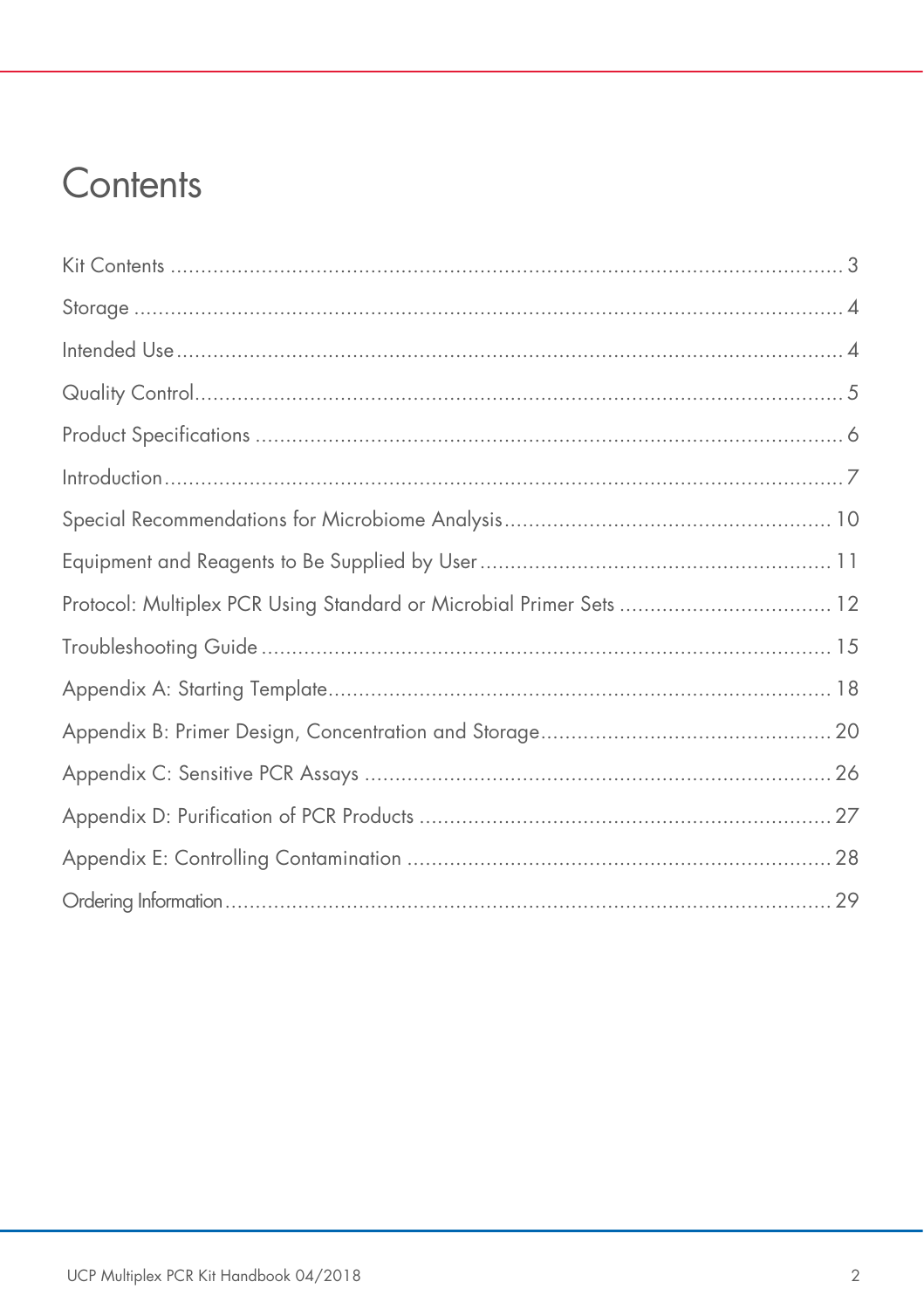### Kit Contents

| <b>UCP Multiplex PCR Kit</b>     | (100)       | (500)              |
|----------------------------------|-------------|--------------------|
| Catalog no.                      | 206742      | 206744             |
| Number of preps                  | 100         | 500                |
| UCP Multiplex PCR Master Mix, 4x | $500$ $\mu$ | $5 \times 500 \mu$ |
| UCP Template Tracer, 25x         | $200$ $\mu$ | $2 \times 200 \mu$ |
| UCP Master Mix Tracer, 125x      | $50$ $\mu$  | $50$ $\mu$         |
| <b>UCP Water</b>                 | $1.9$ ml    | $5 \times 1.9$ ml  |
| Quick Start Protocol             |             |                    |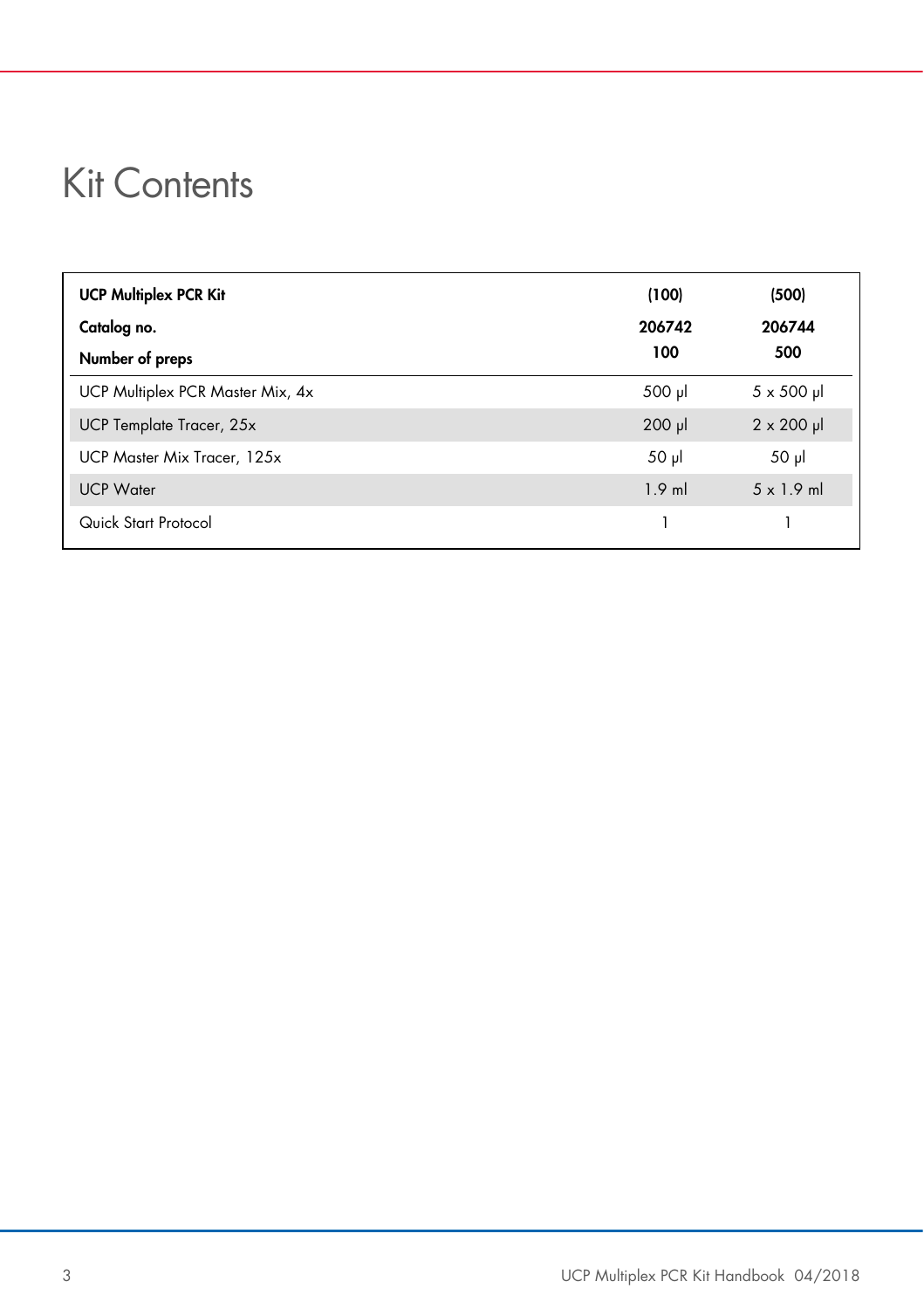### Storage

The UCP Multiplex PCR Kit is shipped on dry ice and should be stored immediately upon receipt at –15 to –30°C in a constant-temperature freezer. When the kit is stored under these conditions and handled correctly, performance is guaranteed until the expiration date printed on the kit label. The UCP Multiplex PCR Master Mix can also be stored at 2–8°C for up to 6 months, or the expiration date printed on the kit label. UCP (Ultra-Clean Production) reagents are depleted of nucleic acids, and appropriate measures should be taken to prevent any contamination during storage or use.

If desired, the UCP Master Mix Tracer can be added to the UCP Multiplex PCR Master Mix for long term storage. For details, see section on Adding UCP Master Mix Tracer to the UCP Master Mix (page 8 and Table 1, page 9).

### Intended Use

The UCP Multiplex PCR Kit is intended for molecular biology applications. This product is not intended for the diagnosis, prevention or treatment of a disease. All due care and attention should be exercised in the handling of the products. We recommend all users of QIAGEN products to adhere to the NIH guidelines that have been developed for recombinant DNA experiments, or to other applicable guidelines.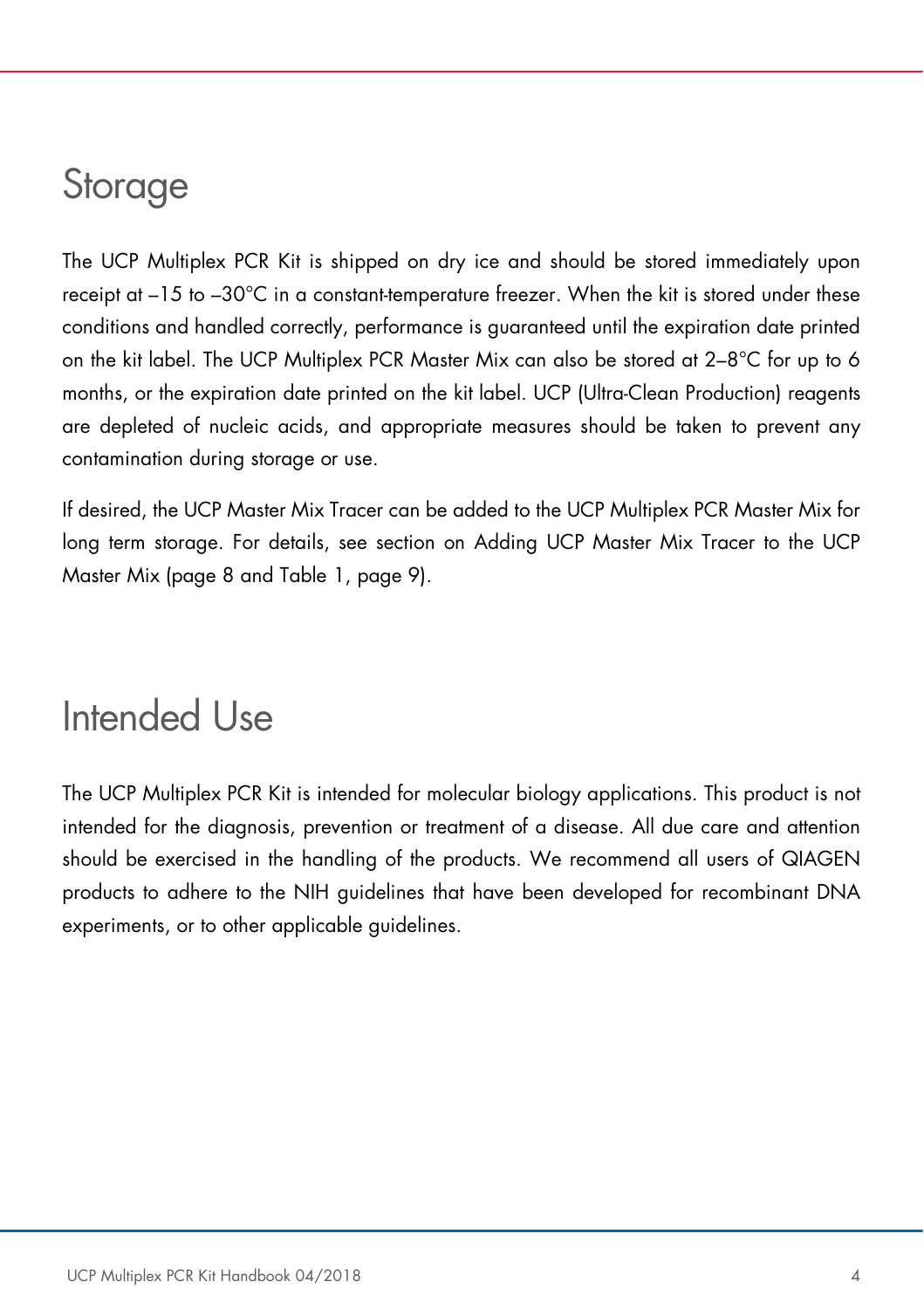### Safety Information

When working with chemicals, always wear a suitable lab coat, disposable gloves and protective goggles. For more information, please consult the appropriate safety data sheets (SDSs). These are available online in convenient and compact PDF format at www.qiagen.com/safety where you can find, view and print the SDS for each QIAGEN kit and kit component.

# Quality Control

In accordance with QIAGEN's ISO-certified Quality Management System, each lot of UCP Multiplex PCR Kits is tested against predetermined specifications to ensure consistent product quality.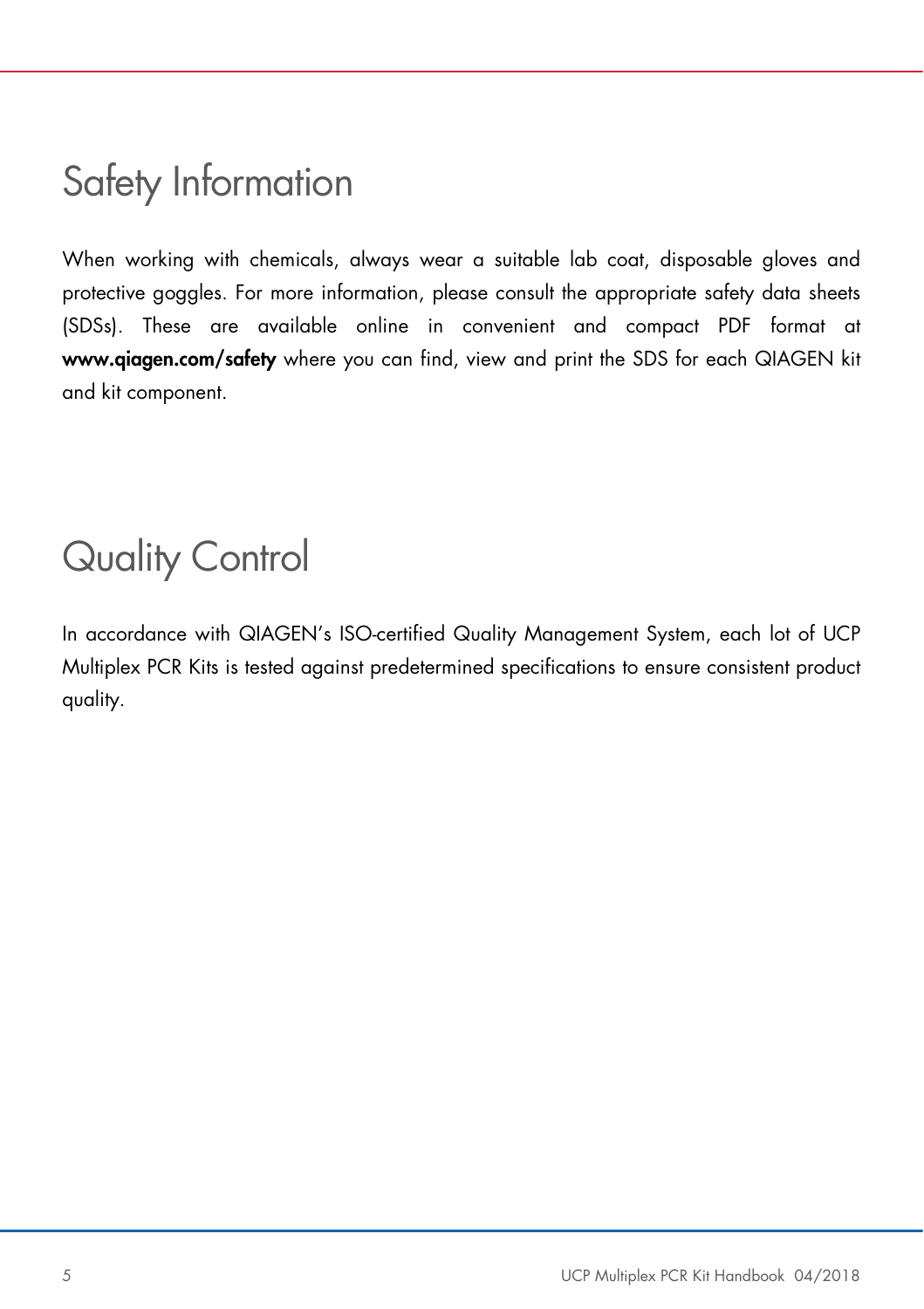## Product Specifications

### The UCP Multiplex PCR Kit contains:

| Component                        | <b>Description</b>                                                                                                                                                                                                                                                                                               |
|----------------------------------|------------------------------------------------------------------------------------------------------------------------------------------------------------------------------------------------------------------------------------------------------------------------------------------------------------------|
| UCP Multiplex PCR Master Mix, 4x | Contains UCP Multiplex PCR Buffer and additives that enable fast cycling<br>and direct loading of the reactions onto agarose gels. Also contains<br>DNA Polymerase and dNTP-Mix. UCP Master Mix is produced under<br>Ultra-Clean Production standards and further depleted of potentially<br>contaminating DNA.  |
| UCP Master Mix Tracer, 125x      | Orange dye allows tracking of master mix addition and monitoring of<br>agarose gel loading and electrophoresis. The dye runs at approximately<br>50 bp on a 1% agarose gel. UCP Master Mix tracer is produced under<br>Ultra-Clean Production standards and further depleted of potentially<br>contaminating DNA |
| UCP Template Tracer, 25x         | Blue dye allows tracking of template DNA addition and monitoring of<br>agarose gel loading and electrophoresis. The dye runs at approximately<br>4000 bp on a 1% agarose gel. UCP Template tracer is produced under<br>Ultra-Clean Production standards and further depleted of potentially<br>contaminating DNA |
| <b>UCP Water</b>                 | Ultrapure quality, PCR-grade, depleted of potentially contaminating DNA<br>and filled under Ultra-Clean Production standards.                                                                                                                                                                                    |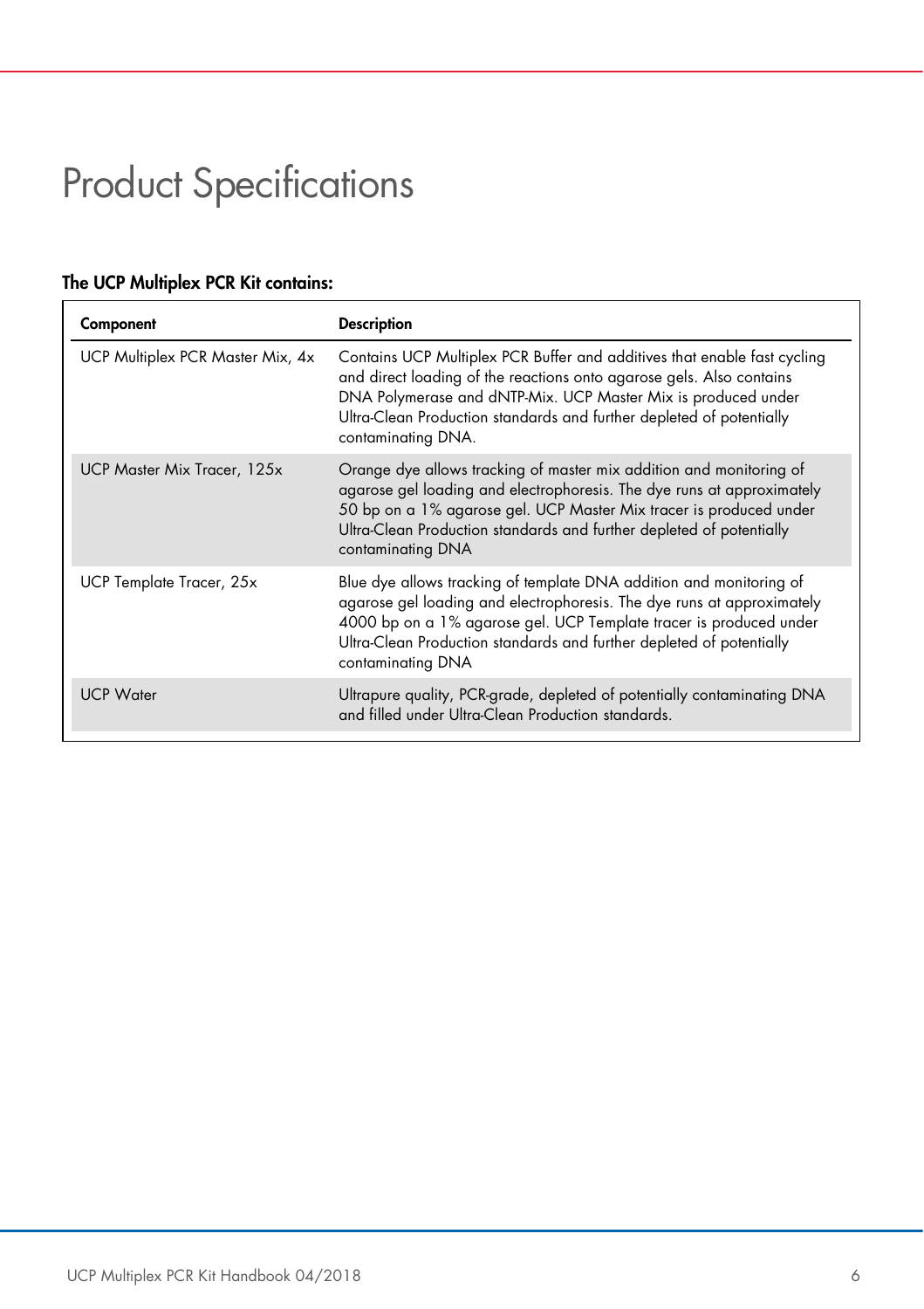### Introduction

The UCP Multiplex PCR Kit provides a convenient format for highly sensitive and specific multiplex hot-start PCR using any DNA or cDNA template.

Dedicated processes are implemented to enable Ultra-Clean Production of this master mix, including depletion of potential DNA background to a minimum. Combined with superior inhibitor resistance and minimized GC bias, this makes the kit an ideal choice for microbiome applications like 16S or 18S amplification. Additional features include: visual pipetting controls, a fast cycling protocol, room-temperature stability during and after reaction setup and a 4x concentrated master mix format, allowing for higher sample input volumes.

#### UCP Multiplex PCR Kit components

- **UCP Multiplex PCR Master Mix** 
	- This ready-to-use master mix reduces hands-on time and contamination risk as it already contains DNA polymerase, a sophisticated PCR buffer and dNTPs. At low temperatures, the DNA polymerase is kept in an inactive state by an antibody and a novel guard additive, which stabilizes the complex. This improves the stringency of the hot-start and prevents any enzymatic activity at ambient temperatures and until heat activation at 95°C. The 4x master mix concentration allows greater flexibility for template input volumes over common 2x concentration master mixes. The UCP Master Mix is depleted of potentially contaminating DNA and tested for fungal and bacterial nucleic acids.
- UCP Master Mix Tracer, UCP Template Tracer and UCP Water
	- The blue and orange dyes in the UCP Template Tracer and in the UCP Master Mix Tracer, respectively, allow visual tracking of pipetted samples during PCR setup to prevent errors. When template colored with the blue dye is added to orange PCR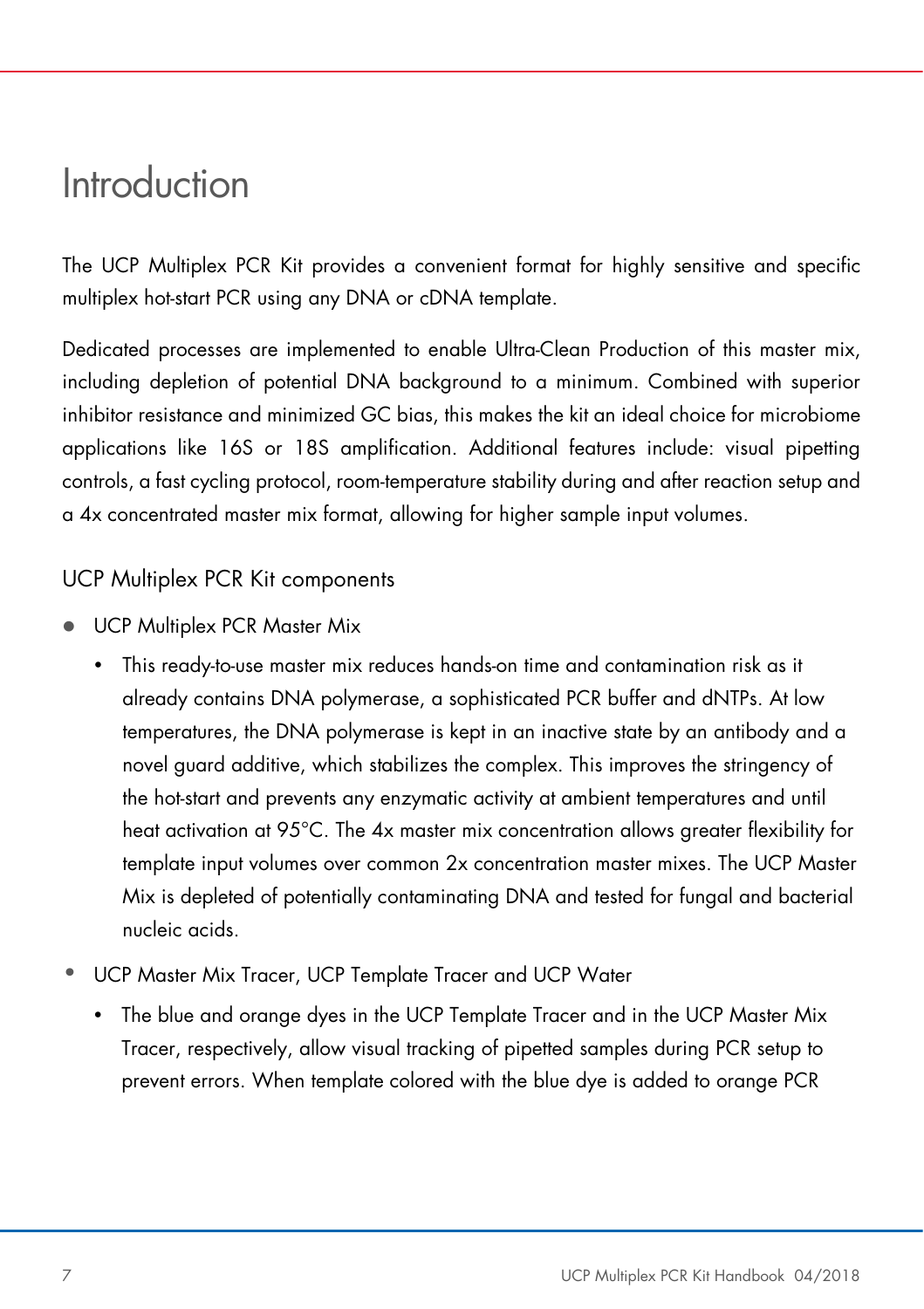Master Mix, the color changes to green, confirming that sample was added. The use of these tracers is optional.

- The blue UCP Template Tracer is provided as a 25x concentrate and should be diluted to obtain a 1x final concentration in the sample\* .
- The orange UCP Master Mix Tracer is provided as a 125x concentrate and can be added directly to the master mix vial to obtain a 1x final concentration† . These tracers do not reduce sample stability or PCR performance.
- Reactions can be directly loaded onto agarose gels after cycling. Each tracer dye allows monitoring of the loading process and efficient tracking of the subsequent electrophoresis. The dyes run at approximately 50 bp (orange) and 4000 bp (blue) on a 1% agarose gel.
- Additionally, UCP PCR-Grade Water is provided. All UCP components are depleted of potentially contaminating DNA and filled under Ultra-Clean Production standards

#### UCP Multiplex PCR Kit procedure

The UCP Multiplex PCR Kit allows fast and easy PCR setup. Whatever the application – multiplex target detection, gene panel amplification or microbiome studies – simply mix all components together in one tube and start the thermal cycler program (see Figure 1, page 9).

#### Adding UCP Master Mix Tracer to the UCP Master Mix

The orange UCP Master Mix Tracer can be added directly to the UCP Multiplex PCR Master Mix for long-term storage. Since the amount of tracer added is very small (4 µl per 500 µl of UCP Master Mix), the concentration of the master mix will not be changed and the master mix can be used as indicated in the protocol (see Table 1, page 9).

<sup>\*</sup> Example: add 0.2 μl of the blue UCP Template Tracer (25x) to 5 μl of sample before use. If pipetting volumes are too small to handle, the UCP Template Tracer can be pre-diluted using DNA-free water. In this example, 2 μl of 1:10 prediluted UCP Template Tracer could be added

<sup>†</sup> Example: Add 4 μl of the UCP Master Mix Tracer (125x) to 1 tube (500μl) of UCP Multiplex PCR Master Mix (4x). Since the amount of UCP Master Mix Tracer added is very small, the concentration of the UCP Master Mix will not be changed and the UCP Multiplex PCR Master Mix can be used as indicated in the protocol.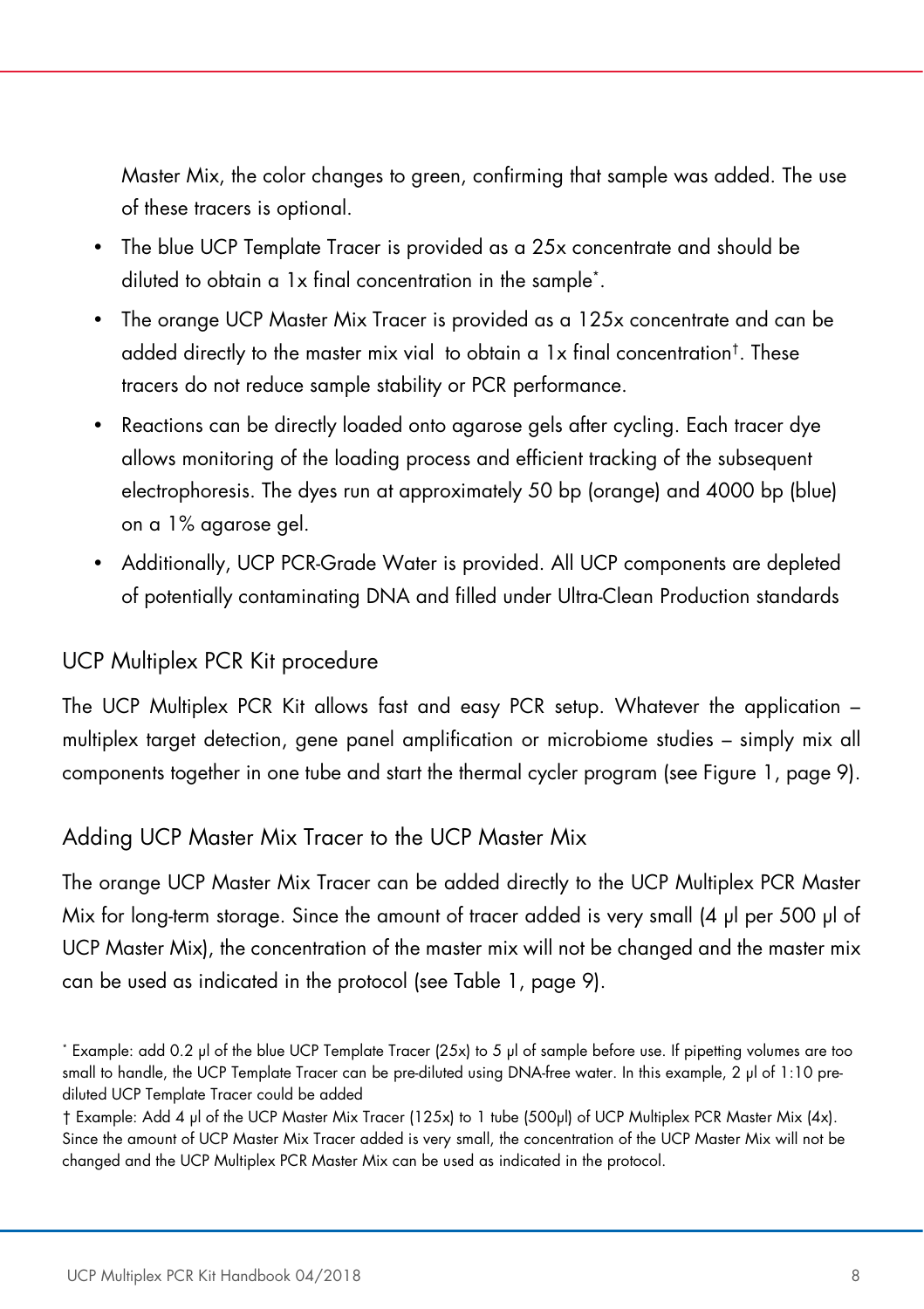

Figure 1. UCP Multiplex PCR procedure using tracer dyes.

|  |  | Table 1. Addition of PCR Master Mix Tracer to the UCP Multiplex Master Mix |  |  |  |  |  |  |  |  |
|--|--|----------------------------------------------------------------------------|--|--|--|--|--|--|--|--|
|--|--|----------------------------------------------------------------------------|--|--|--|--|--|--|--|--|

| Volume of UCP Multiplex PCR Master Mix, 4x | <b>Volume of UCP Master Mix Tracer</b> |
|--------------------------------------------|----------------------------------------|
| 500 ul                                     | 4 ul                                   |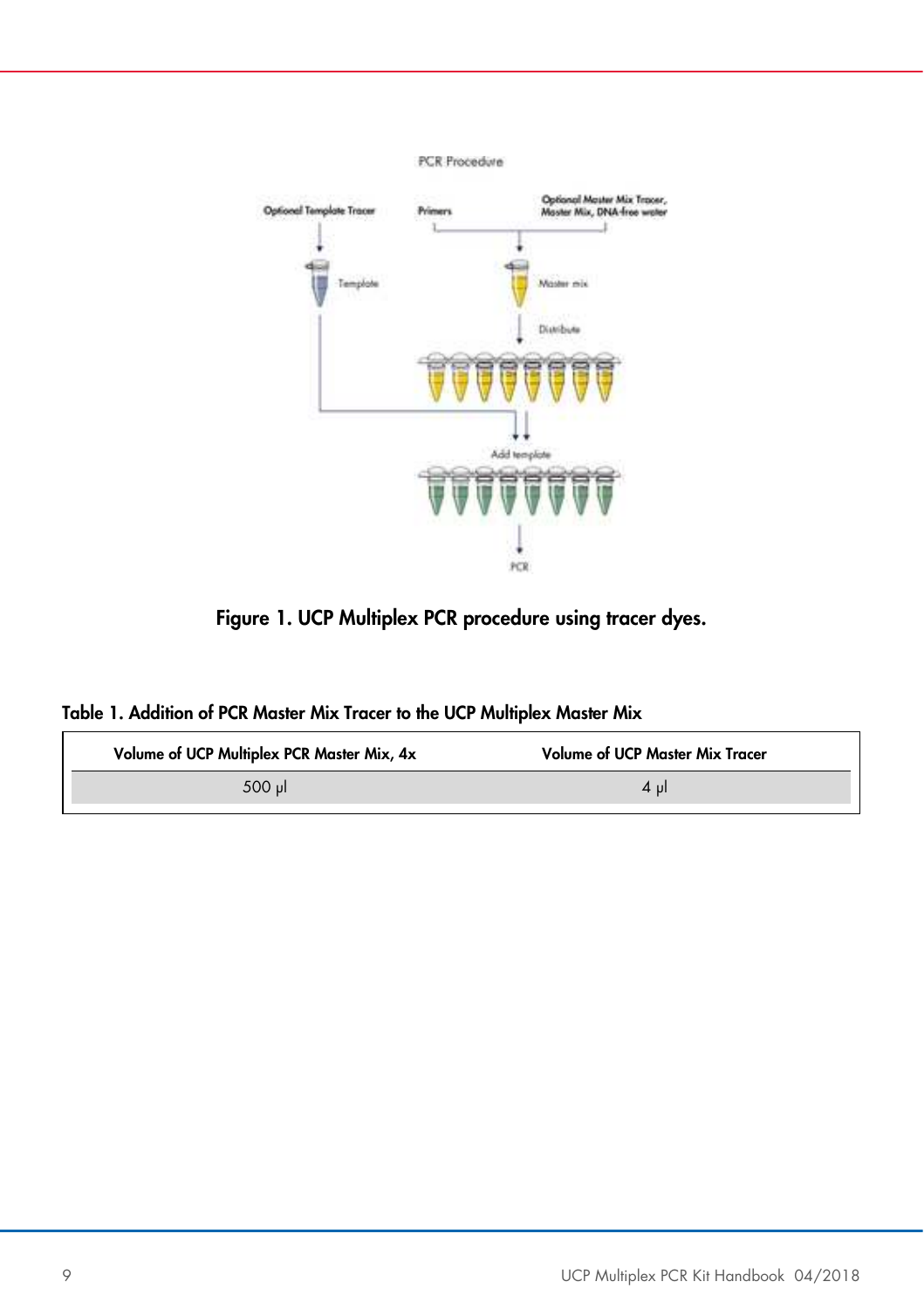## Special Recommendations for Microbiome Analysis

Preventing unwanted DNA contamination is a key challenge during the analysis of metagenome information using 16S or 18S sequencing. We suggest setting up PCR reactions in a clean PCR cabinet. All surfaces should be UV decontaminated prior to working. All accessories used, e.g., pipettes, racks and PCR disposables, should be dedicated for this particular use and should remain in the PCR cabinet. Please refer to standard publications for further recommendations.

In addition, we recommend including no-template controls (NTCs) and using as much template input and as few PCR cycles as possible. This will help prevent PCR bias. However, in case of small sample amounts or low DNA content, cycle numbers may be increased up to 40 as the background signal from the UCP Master Mix is exceptionally low.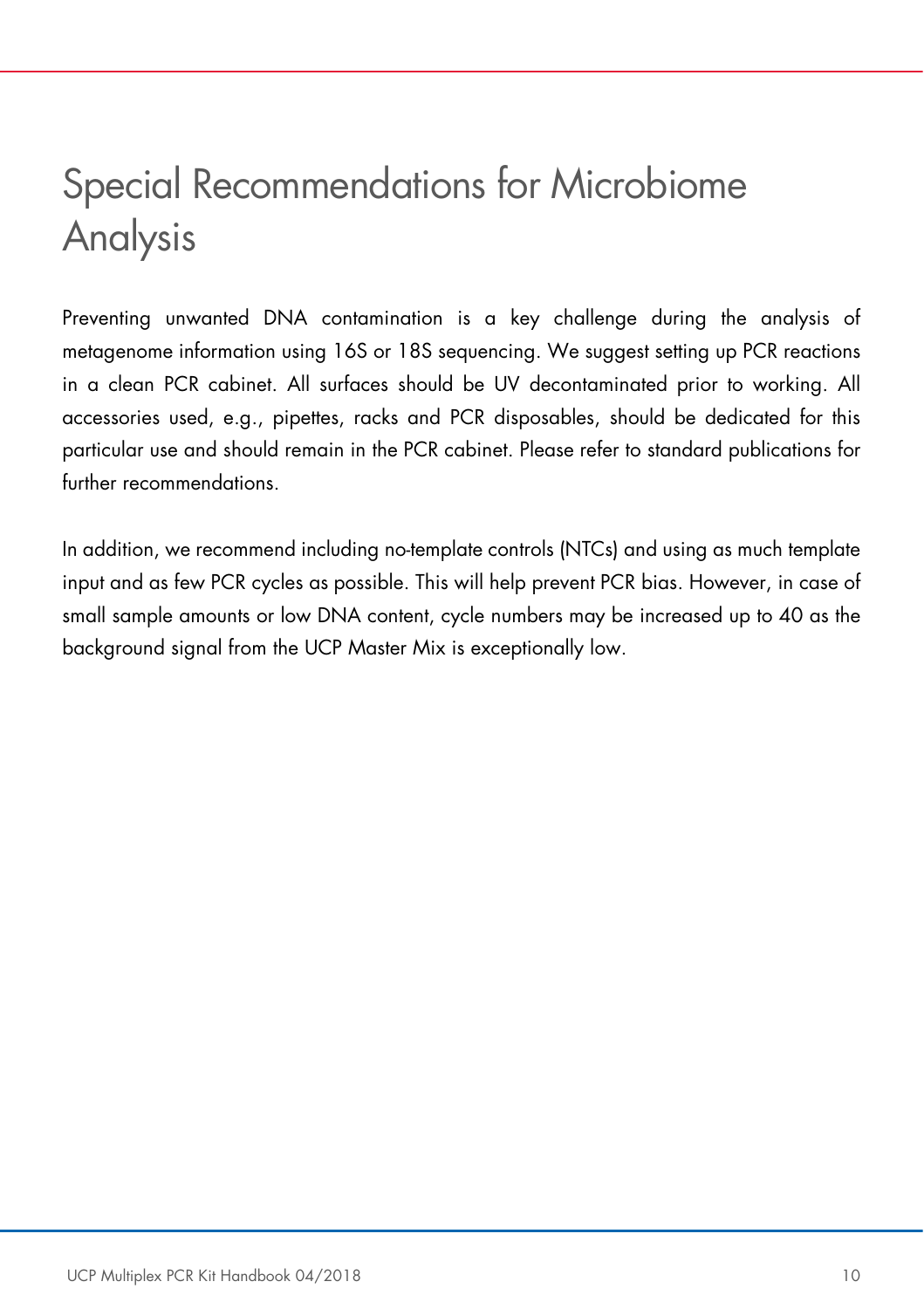# Equipment and Reagents to Be Supplied by User

The UCP Multiplex Master Mix Kit is designed to be used with gene-specific primer sets as well as degenerate primer pools.

- **Microcentrifuge tubes or PCR strips**
- PCR tubes or plates
- Tubes such as LoBind® (Eppendorf®) or MAXYMum Recovery™ (Axygen®) tubes
- Thermal cycler
- **Microcentrifuge**
- Vortexer
- Pipettes and pipette tips
- UV cabinet (recommended for microbiome applications)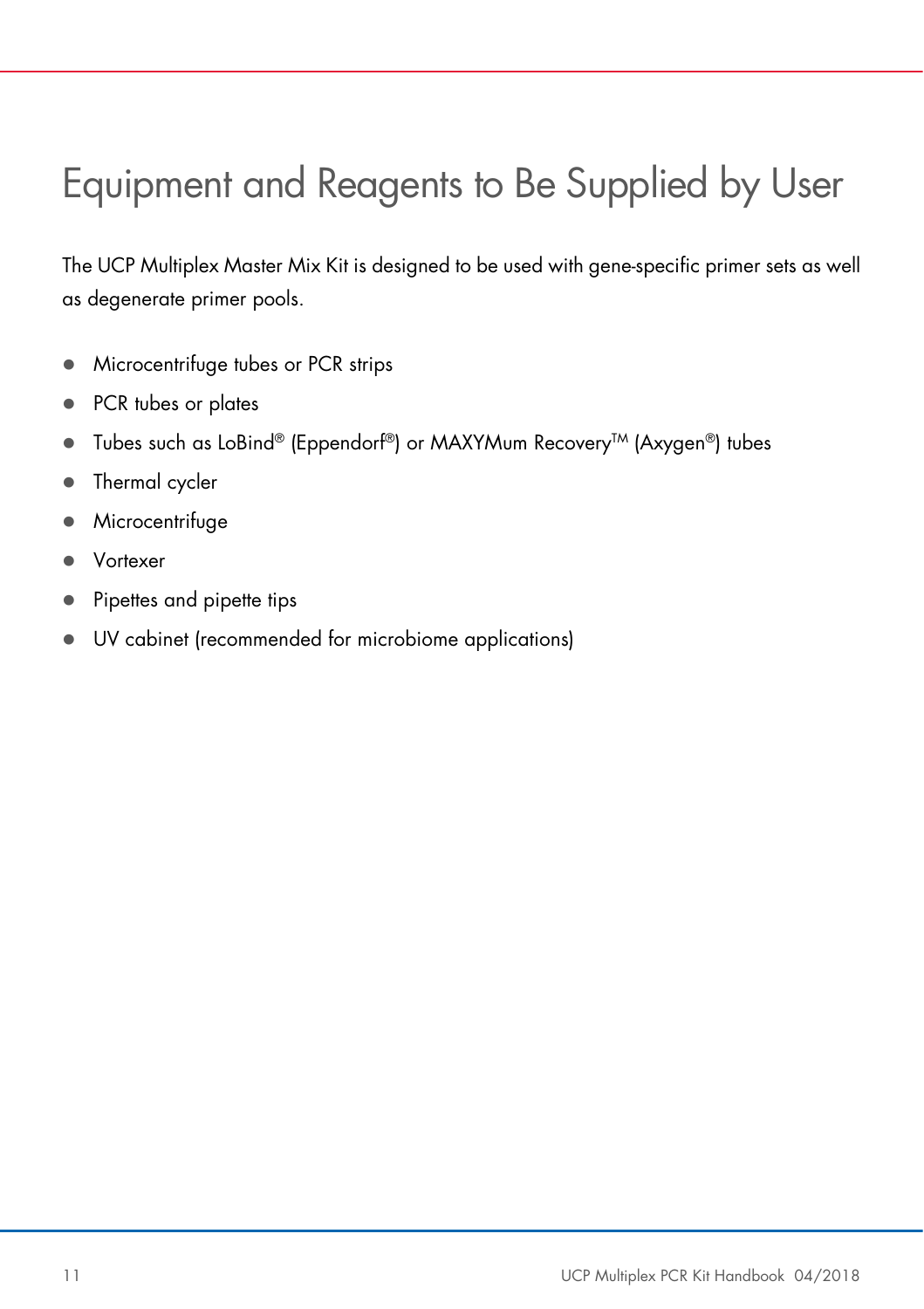### Protocol: Multiplex PCR Using Standard or Microbial Primer Sets

Important points before starting

- The protocol has been optimized for 0.1 pg–1 μg of total DNA.
- UCP PCR Kits are designed to be used with a final primer concentration of 0.25 µM for each primer. For high-grade multiplexing approaches, the amount may need to be adapted. For ease of use, we recommend preparing a 20x primer mix containing target-specific primers. A 20x primer-mix consists of 5 μM forward primer and 5 μM reverse primer in UCP Water or DNA-free TE buffer. Alternatively, it may be preferable to prepare the reaction mix with separate primers.
- Up to 20 targets or more can successfully be discriminated by traditional gel or capillary electrophoresis. More complex multiplexing protocols and detection strategies may require adaptions. Optimal results are achieved if  $<$ 15 targets  $\leq$  1 kbp are amplified.
- DNA Polymerase contained in the UCP Master Mix requires a heat-activation step of 2 min at 95°C.
- It is not necessary to keep PCR tubes on ice as nonspecific DNA synthesis cannot occur at room temperature due to the inactive state of the Taq Polymerase.

#### **Procedure**

- 1. Thaw UCP Master Mix, template DNA or cDNA, primer solutions, UCP Water, UCP Template Tracer (optional) and UCP Master Mix Tracer (optional). Mix thoroughly before use by vortexing. For multiplex reactions, we recommend preparing a combined primer mix prior to PCR setup.
- 2. Prepare a reaction mix according to Table 2 (page 13). The reaction mix contains all components except the template DNA. Prepare a volume of reaction mix 10% greater than that required for the total number of reactions to be performed. It is not necessary to keep samples on ice during reaction setup or while programming the cycler. Note: A negative control (without template) should be included in every experiment.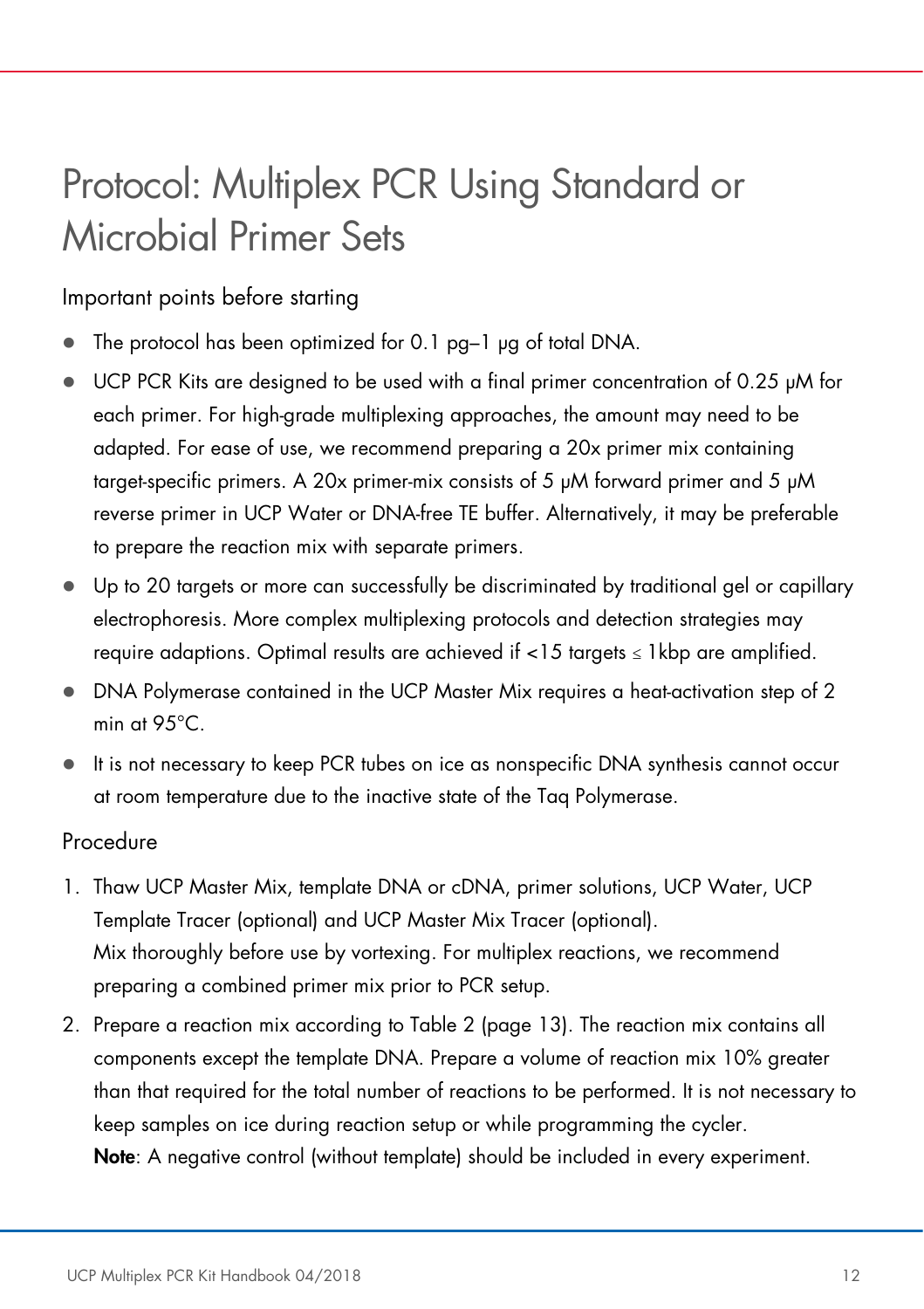|  |  |  | Table 2. Reaction setup for the UCP Multiplex PCR Kit |  |
|--|--|--|-------------------------------------------------------|--|
|--|--|--|-------------------------------------------------------|--|

| Component                             | Volume/reaction       | <b>Final concentration</b>   |
|---------------------------------------|-----------------------|------------------------------|
| UCP Multiplex Master Mix, 4x          | $5 \mu$               | 1x                           |
| 20x primer mix*                       | ار 1                  | $0.25 \mu M$ for each primer |
| <b>UCP Water</b>                      | Variable              |                              |
| Optional: UCP Master Mix Tracer, 125x | $0.04$ pl             | $\mathsf{I}\mathsf{x}$       |
| Template DNA (added at step 4)        | Variable              | 0.1 $pg-1$ $\mu$ g/reaction  |
| Total reaction volume                 | $20 \mu$ <sup>†</sup> |                              |

\* A 20x primer mix consists of 5 μM forward primer and 5 μM reverse primer in DNA-free TE buffer or UCP Water for each target. Primers can either be pre-mixed and added simultaneously or added separately for each target. If the concentration of the primer mix(es) differ, the respective added volume needs to be adjusted to achieve a final concentration of 0.25 μM for each primer.

† For PCR in a 384-well plate, we recommend a final reaction volume of 10 µl. Reduce pipetting volumes accordingly.

- 3. Mix the reaction mix gently but thoroughly, for example, by pipetting up and down a few times or by vortexing for a few seconds. Dispense appropriate volumes into PCR tubes or the wells of a PCR plate.
- 4. Add template DNA (1 µg–100 fg per reaction, depending on target abundance) to the individual PCR tubes. The UCP Multiplex Master Mix Kit can be used with genomic DNA, cDNA, plasmid DNA, oligonucleotides and other DNA molecules as template. If using cDNA as template, the input volume from undiluted cDNA reaction should not exceed 10% of the total PCR reaction volume.
- 5. Program the thermal cycler according to the manufacturer's instructions, using the conditions outlined in Tables 3 and 4 (page 14).
- 6. Place the PCR tubes or plates in the thermal cycler and start the PCR program. Note: After amplification, samples can be stored at  $-15$  to  $-30^{\circ}$ C for long term storage.
- 7. We have evaluated several hints and guides. See appendix A–E.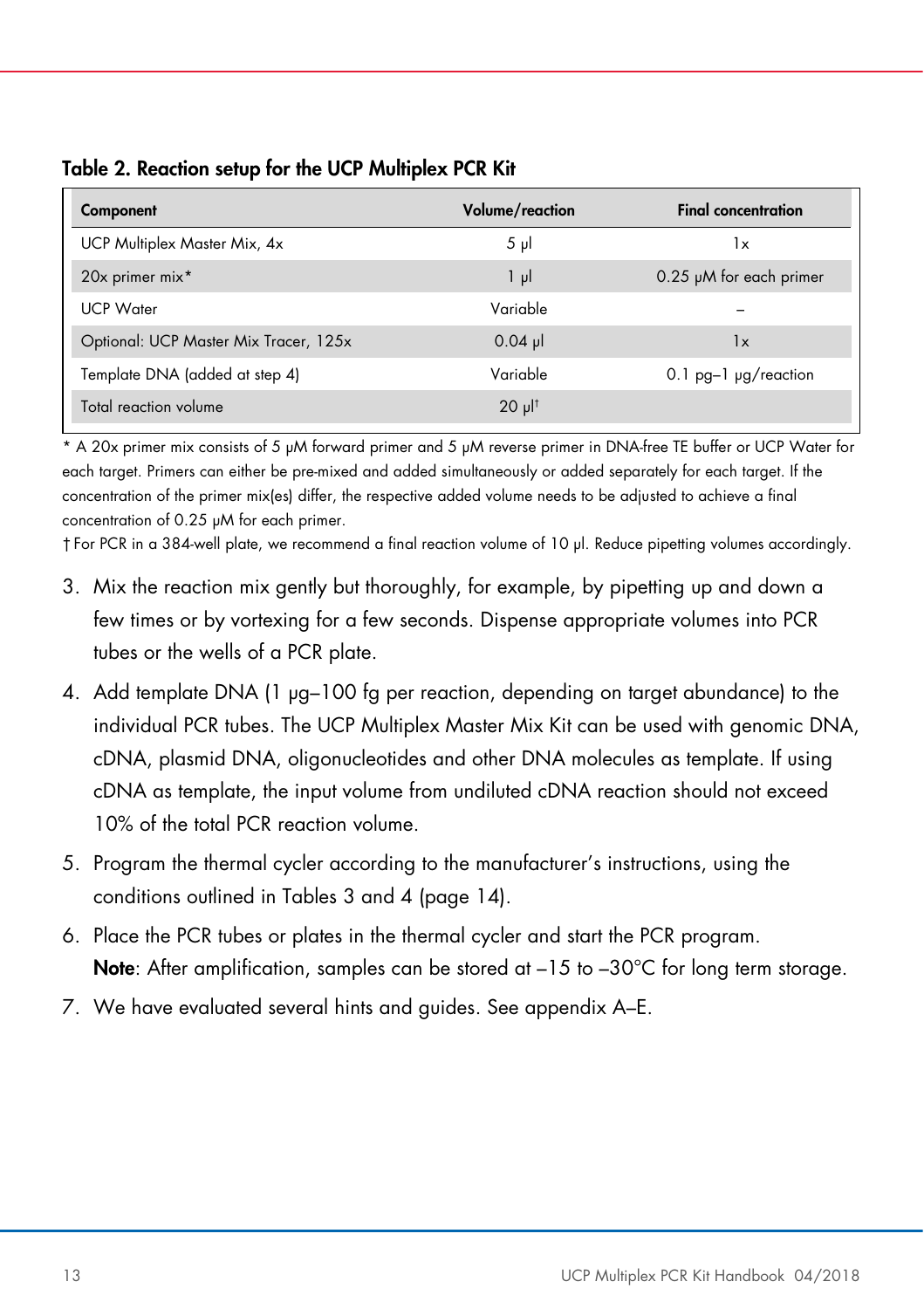| Step                   | Time              | <b>Temperature</b> | Comments                                                                                                                                                                                                               |
|------------------------|-------------------|--------------------|------------------------------------------------------------------------------------------------------------------------------------------------------------------------------------------------------------------------|
| Initial PCR activation | 2 min             | 95 $°C$            | This heating step activates the DNA<br>Polymerase.                                                                                                                                                                     |
| 3-step cycling:        |                   |                    |                                                                                                                                                                                                                        |
| Denaturation           | 5 <sub>sec</sub>  | $95^{\circ}$ C     | Do not exceed this temperature.                                                                                                                                                                                        |
| Annealing              | $15 \text{ sec}$  | $55^{\circ}$ C     | Approximately 5°C below Tm of primers.                                                                                                                                                                                 |
| Extension              | 30 <sub>sec</sub> | $72^{\circ}$ C     | For PCR products up to 1000 bp, an<br>extension time of 30 s is sufficient. For<br>multiplex reactions of more than 10 targets<br>or low sample amounts, increasing<br>extension time to 60 s/kb may be<br>beneficial. |
| Number of cycles       | $<$ 40            |                    | The optimal cycle number depends on the<br>amount of template and the abundance of<br>the target.                                                                                                                      |

| Table 3. UCP Multiplex PCR Kit cycling conditions for multiplex reactions |
|---------------------------------------------------------------------------|
|---------------------------------------------------------------------------|

Note: The protocol in Table 4 (below) is recommended for qualitative 16S/18S analysis of samples using primer panels with low complexity.

| Table 4. UCP Multiplex PCR Kit cycling conditions for amplification of 16/18S sequences |  |  |  |  |
|-----------------------------------------------------------------------------------------|--|--|--|--|
|-----------------------------------------------------------------------------------------|--|--|--|--|

| Step                   | Time              | Temperature    | Comments                                                                                                                                                               |
|------------------------|-------------------|----------------|------------------------------------------------------------------------------------------------------------------------------------------------------------------------|
| Initial PCR activation | 2 min             | $95^{\circ}$ C | This heating step activates the DNA<br>Polymerase.                                                                                                                     |
| 3-step cycling:        |                   |                |                                                                                                                                                                        |
| Denaturation           | 10 sec            | $95^{\circ}$ C | Do not exceed this temperature.                                                                                                                                        |
| Annealing              | 30 <sub>sec</sub> | $55^{\circ}$ C | Approximately 5°C below Tm of primers.                                                                                                                                 |
| Extension              | 15 <sub>sec</sub> | $72^{\circ}$ C | As most 16S amplicons are <500bp this is<br>sufficient. For longer amplicons, 30 s may<br>be beneficial                                                                |
| Number of cycles       | $<$ 40            |                | The optimal cycle number depends on the<br>amount of template and the abundance of<br>the target. However, for 16S, the number<br>chosen should be as low as possible. |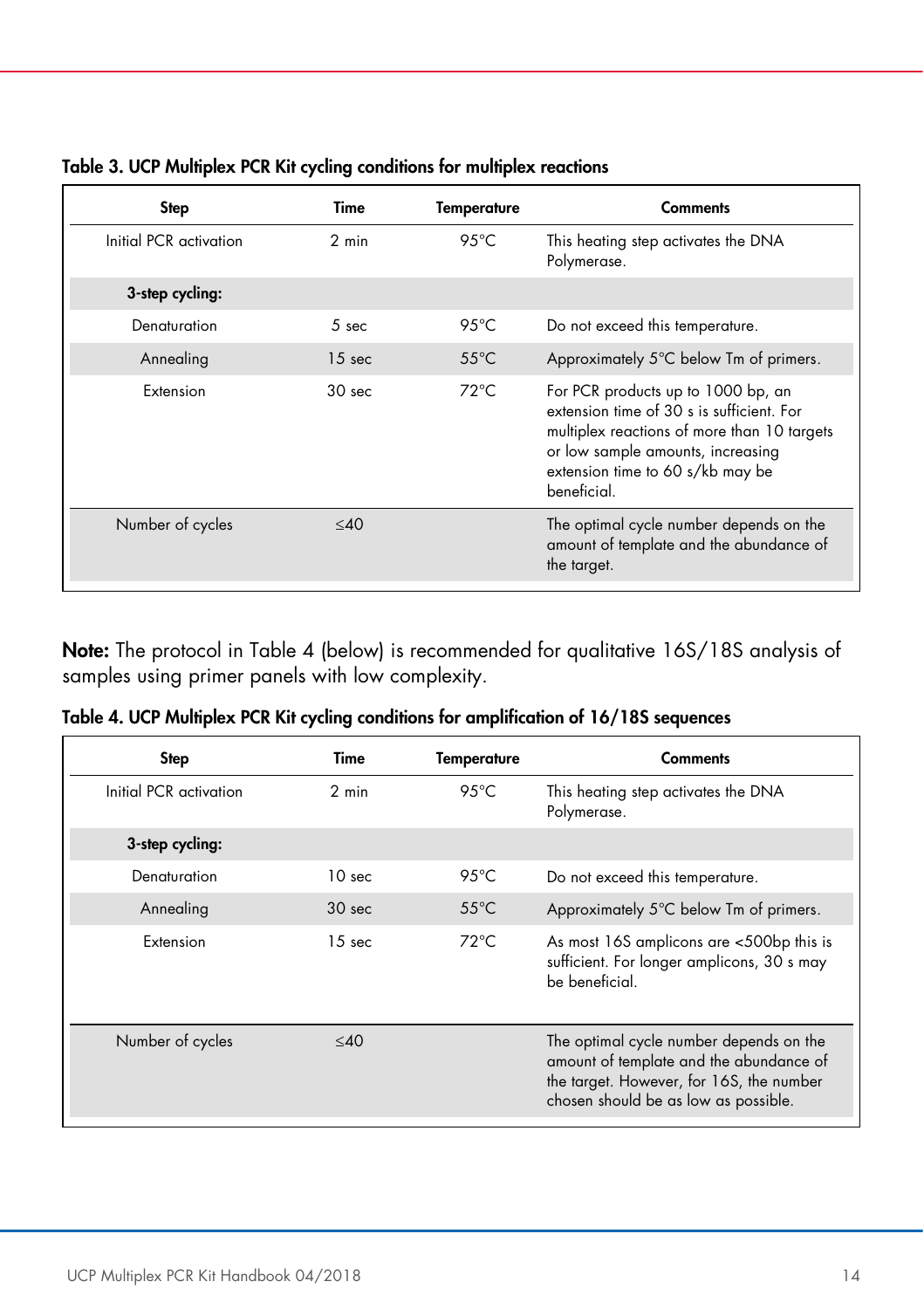### Troubleshooting Guide

This troubleshooting guide may be helpful in solving any problems that may arise. For more information, see also the Frequently Asked Questions page at our Technical Support Center: www.qiagen.com/FAQ/FAQList.aspx. The scientists in QIAGEN Technical Services are always happy to answer any questions you may have about either the information and/or protocols in this handbook or sample and assay technologies (for contact information, visit www.qiagen.com).

|    | Little or no product                                           |                                                                                                                                                                                                                                                                                                                                      |  |  |  |  |  |
|----|----------------------------------------------------------------|--------------------------------------------------------------------------------------------------------------------------------------------------------------------------------------------------------------------------------------------------------------------------------------------------------------------------------------|--|--|--|--|--|
|    | a) Pipetting error or missing<br>reagent                       | Check the concentrations and storage conditions of reagents, including primers.<br>Repeat the PCR.                                                                                                                                                                                                                                   |  |  |  |  |  |
| b) | DNA polymerases not<br>activated                               | Ensure that the cycling program included the DNA polymerase activation step<br>(2 minutes at 95°C or 3 min at 93°C) as described in the cycling protocols<br>(page 14).                                                                                                                                                              |  |  |  |  |  |
| c) | Primer concentration not<br>optimal or primers are<br>degraded | A primer concentration of 0.25 µM is strongly recommended. However, if the<br>desired results are not obtained using this concentration, repeat the PCR with<br>different primer concentrations from 0.2-1.0 µM in 0.1 µM increments. For<br>high-grade multiplexing applications a reduced primer concentration might be<br>needed. |  |  |  |  |  |
|    | d) PCR conditions not optimal                                  | Follow the protocol described in Appendix A (page 18).                                                                                                                                                                                                                                                                               |  |  |  |  |  |
|    | e) Problems with starting template                             | Check the concentration, integrity, purity and storage conditions of the starting<br>template (see Appendix D, page 20). If necessary, make new serial dilutions of<br>template DNA from stock solutions. Repeat the PCR using the new dilutions.                                                                                    |  |  |  |  |  |
| Đ. | $Mg2+$ concentration not optimal                               | Perform PCR with different final concentrations of Mg <sup>2+</sup> by adding MgCl <sub>2</sub> in<br>0.5 mM increments to the reaction. Do not exceed 3 mM additional MgCl2.                                                                                                                                                        |  |  |  |  |  |
| g) | Insufficient number of cycles                                  | Increase the number of cycles in increments of 5.                                                                                                                                                                                                                                                                                    |  |  |  |  |  |
| h) | Incorrect annealing<br>temperature or time                     | Decrease annealing temperature in 2°C increments. Annealing time should be<br>between 15 and 30 seconds. Difficulties in determining the optimal annealing<br>temperature can be overcome in many cases by performing touchdown PCR<br>(see Appendix C, page 27).                                                                    |  |  |  |  |  |

#### Comments and suggestions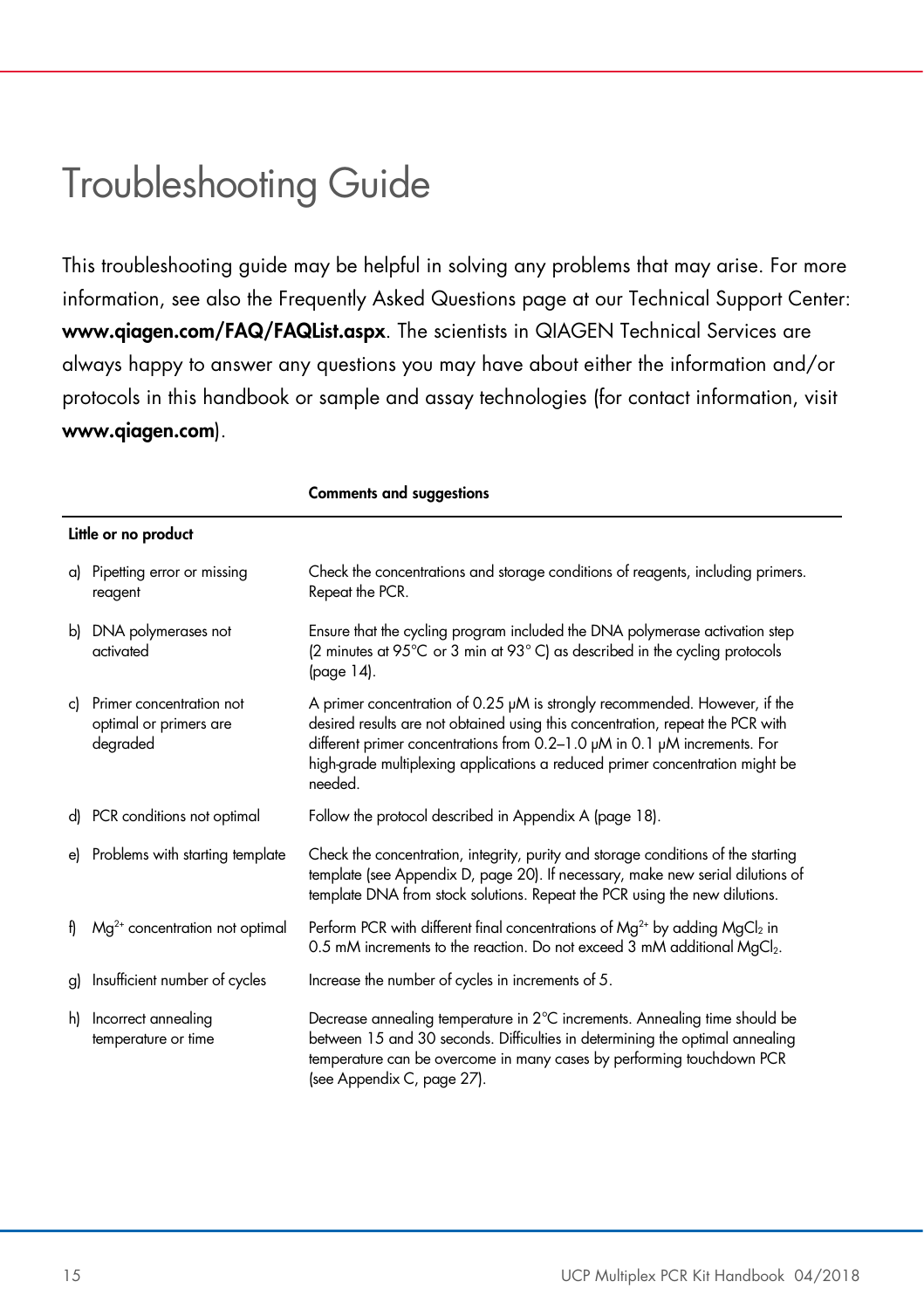#### Comments and suggestions

| i) | Incorrect denaturing<br>temperature or time                                                | Denaturation should take place at 95°C for 5-10 seconds. Ensure that the cycling<br>program included the DNA Polymerase activation step (2 minutes at 95°C) as<br>described in the cycling protocols (page 14). If amplifying PCR products longer<br>than 1 kb, decrease denaturation temperature to 93°C and increase denaturation<br>time to 15 seconds. |
|----|--------------------------------------------------------------------------------------------|------------------------------------------------------------------------------------------------------------------------------------------------------------------------------------------------------------------------------------------------------------------------------------------------------------------------------------------------------------|
| i) | Insufficient starting template                                                             | Increase the template amount used.                                                                                                                                                                                                                                                                                                                         |
| k) | Primer design not optimal                                                                  | Review primer design (see Appendix B, page 20). Only use gene-specific primers.                                                                                                                                                                                                                                                                            |
| I) | Amplifying long fragments                                                                  | Increase the concentration of template DNA.                                                                                                                                                                                                                                                                                                                |
|    | m) Reactions overlaid with mineral<br>oil when using a thermal cycler<br>with a heated lid | When using a thermal cycler with a heated lid that is switched on, do not overlay<br>the reactions with mineral oil as this may decrease the yield of PCR products.                                                                                                                                                                                        |
|    | n) Problems with the thermal<br>cycler                                                     | Check the power to the thermal cycler and that the thermal cycler has been<br>programmed correctly.                                                                                                                                                                                                                                                        |
| o) | Enzyme concentrations too low                                                              | When using UCP Master Mix, use 5 µl Master Mix per 20 µl reaction.                                                                                                                                                                                                                                                                                         |
| p) | Extension time too short                                                                   | Increase the extension time in increments of 10 seconds.                                                                                                                                                                                                                                                                                                   |
|    | <b>Product is multi-banded</b>                                                             |                                                                                                                                                                                                                                                                                                                                                            |
|    | q) PCR annealing temperature is<br>too low                                                 | Increase annealing temperature in 2°C increments. Difficulties in determining the<br>optimal annealing temperature can be overcome in many cases by performing<br>touchdown PCR (see Appendix E, page 27).                                                                                                                                                 |
| r) | Primer concentration not<br>optimal or primers degraded                                    | A primer concentration of 0.25 µM is strongly recommended. However, if the<br>desired results are not obtained using this concentration, repeat the PCR with<br>different primer concentrations from 0.25-1.0 µM in 0.1 µM increments.                                                                                                                     |
| s) | Primer design not optimal                                                                  | Review primer design (see Appendix B, page 20). Use only target-specific primers.                                                                                                                                                                                                                                                                          |
| t) | Contamination with genomic<br><b>DNA</b>                                                   | Pretreat starting cDNA template with DNase I. Alternatively, use primers located at<br>splice junctions of the target mRNA to avoid amplification from genomic DNA (see<br>Appendix B, page 20).                                                                                                                                                           |
|    | Product is smeared                                                                         |                                                                                                                                                                                                                                                                                                                                                            |
|    | u) Too much starting template                                                              | Check the concentration of the starting template (see Appendix A, page 20). If<br>necessary, make new serial dilutions of template DNA from stock solutions. Repeat<br>the PCR using the new dilutions.                                                                                                                                                    |
| V) | Carry-over contamination                                                                   | If negative controls (without template) show PCR products or smears, change all<br>reagents. Use disposable pipette tips containing hydrophobic filters to minimize<br>cross-contamination. Set up all reaction mixtures in an area separate from that used<br>for DNA preparation or PCR product analysis.                                                |
|    | w) Too many cycles                                                                         | Reduce the number of cycles in increments of 3.                                                                                                                                                                                                                                                                                                            |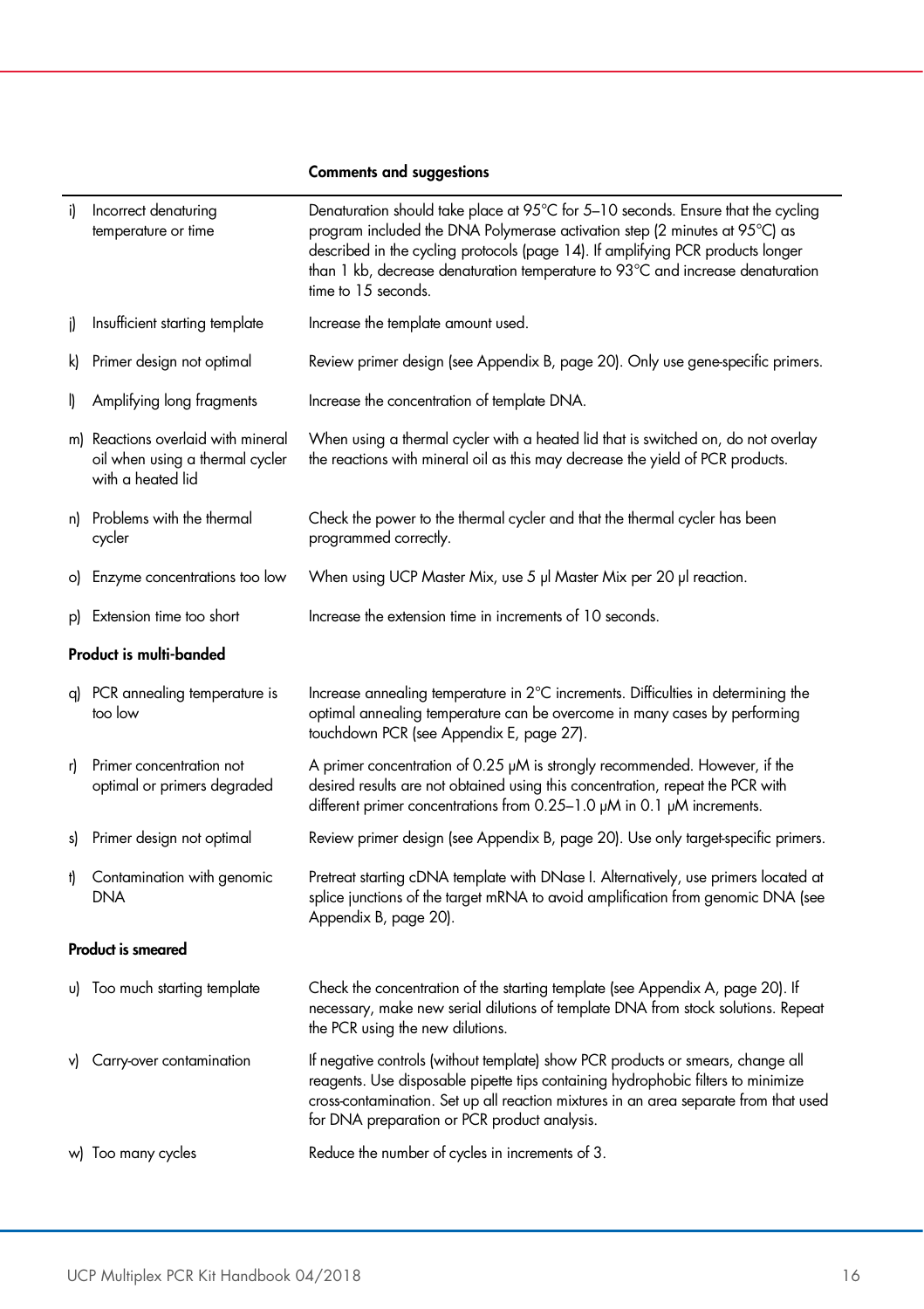#### Comments and suggestions

| x) Primer concentration not<br>optimal or primers degraded | A primer concentration of 0.25 µM is strongly recommended. However, if the<br>desired results are not obtained using this concentration, repeat the PCR with<br>different primer concentrations from 0.25-1.0 µM in 0.1 µM increments. In<br>particular, when performing highly sensitive PCR, check for possible degradation of<br>the primers on a denaturing polyacrylamide gel.                                                                                                                      |  |  |  |  |
|------------------------------------------------------------|----------------------------------------------------------------------------------------------------------------------------------------------------------------------------------------------------------------------------------------------------------------------------------------------------------------------------------------------------------------------------------------------------------------------------------------------------------------------------------------------------------|--|--|--|--|
| y) Primer design not optimal                               | Review primer design (see Appendix B, page 20). Use only target-specific primers.                                                                                                                                                                                                                                                                                                                                                                                                                        |  |  |  |  |
| <b>Contamination of 16S PCR</b>                            |                                                                                                                                                                                                                                                                                                                                                                                                                                                                                                          |  |  |  |  |
| z) Contamination of NTCs for<br>16S PCRs                   | PCR amplification of 16S sequences are especially prone to contamination through<br>operator or environmental causes. To reduce contamination risk, please follow the<br>process recommendations outlined in the Special Recommendations for<br>Microbiome Analysis (page 10) and in standard publications.<br>In case of positive NTCs start with replacing single components, e.g., water or<br>primers. In general, we recommend aliquoting reagents and using dedicated<br>pipettes and disposables. |  |  |  |  |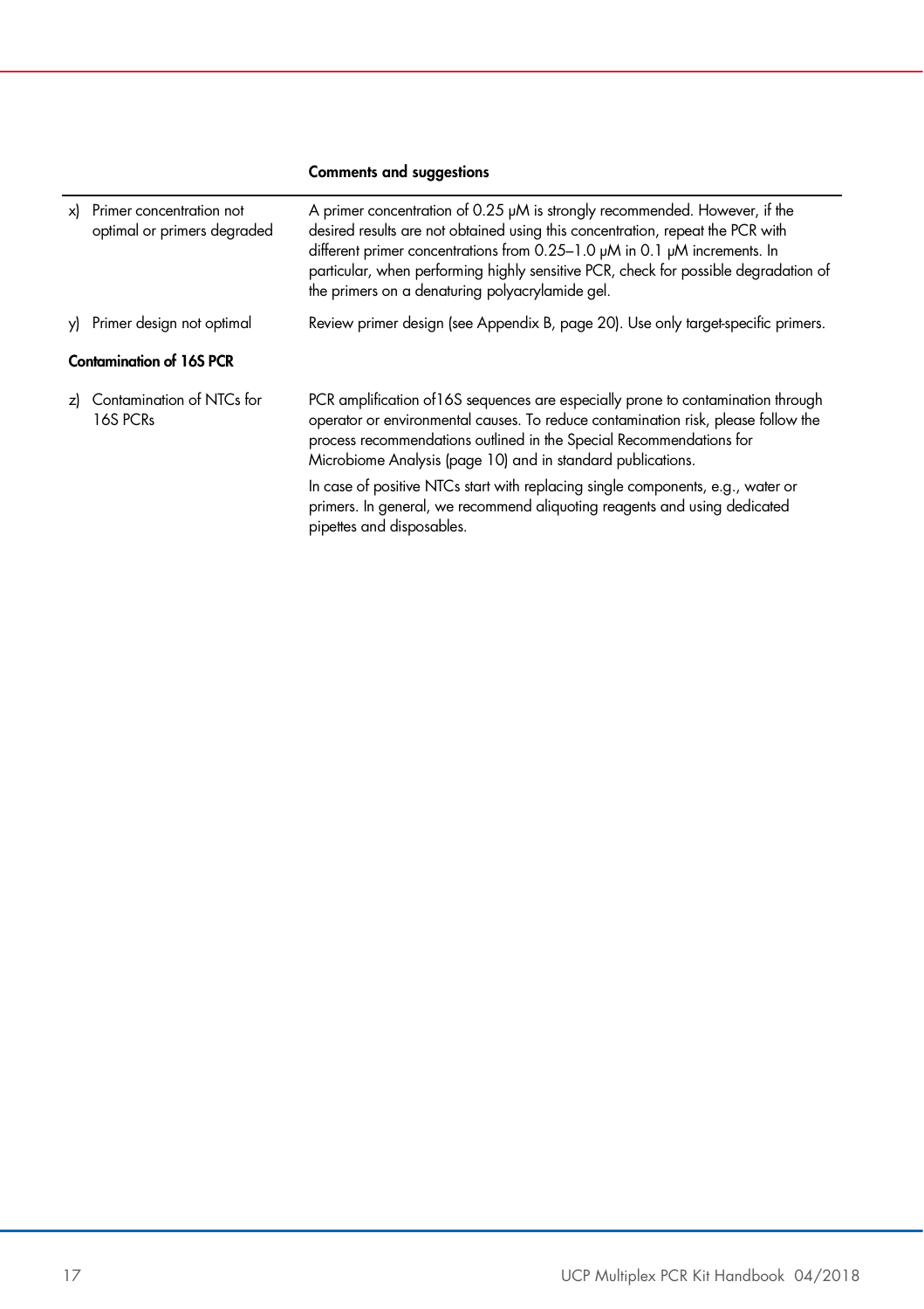### Appendix A: Starting Template

Both the quality and the quantity of nucleic acids used as template affect PCR, particularly the sensitivity and efficiency of amplification.

### Quality of starting template

Since PCR consists of multiple rounds of enzymatic reactions, it is more sensitive to impurities such as proteins, phenol/chloroform, salts, ethanol, EDTA and other chemical solvents compared to single-step enzyme-catalyzed processes. QIAGEN offers a complete range of nucleic acid preparation systems, ensuring the highest-quality templates for PCR. Examples include the QIAprep® system for rapid plasmid purification, and the QIAamp® and DNeasy® systems for rapid purification of genomic DNA and viral nucleic acids. Other kits are designed for microbiome research or have undergone Ultra-clean production procedures (see Ordering Information, page 33). For more information about QIAprep, QIAamp and DNeasy products, contact please contact QIAGEN Technical Support at support.giagen.com.

#### Quantity of starting template

The efficiency with which primers anneal to templates is an important factor in PCR. Due to the thermodynamic nature of the reaction, the primer:template ratio strongly influences the specificity and efficiency of PCR and should be optimized empirically. If too little template is used, primers may not be able to find their complementary sequences. Too much template may lead to an increase in mispriming events. As an initial guide, spectrophotometric and molar conversion values for different nucleic acid templates are listed in Tables 5 and 6 (page 19).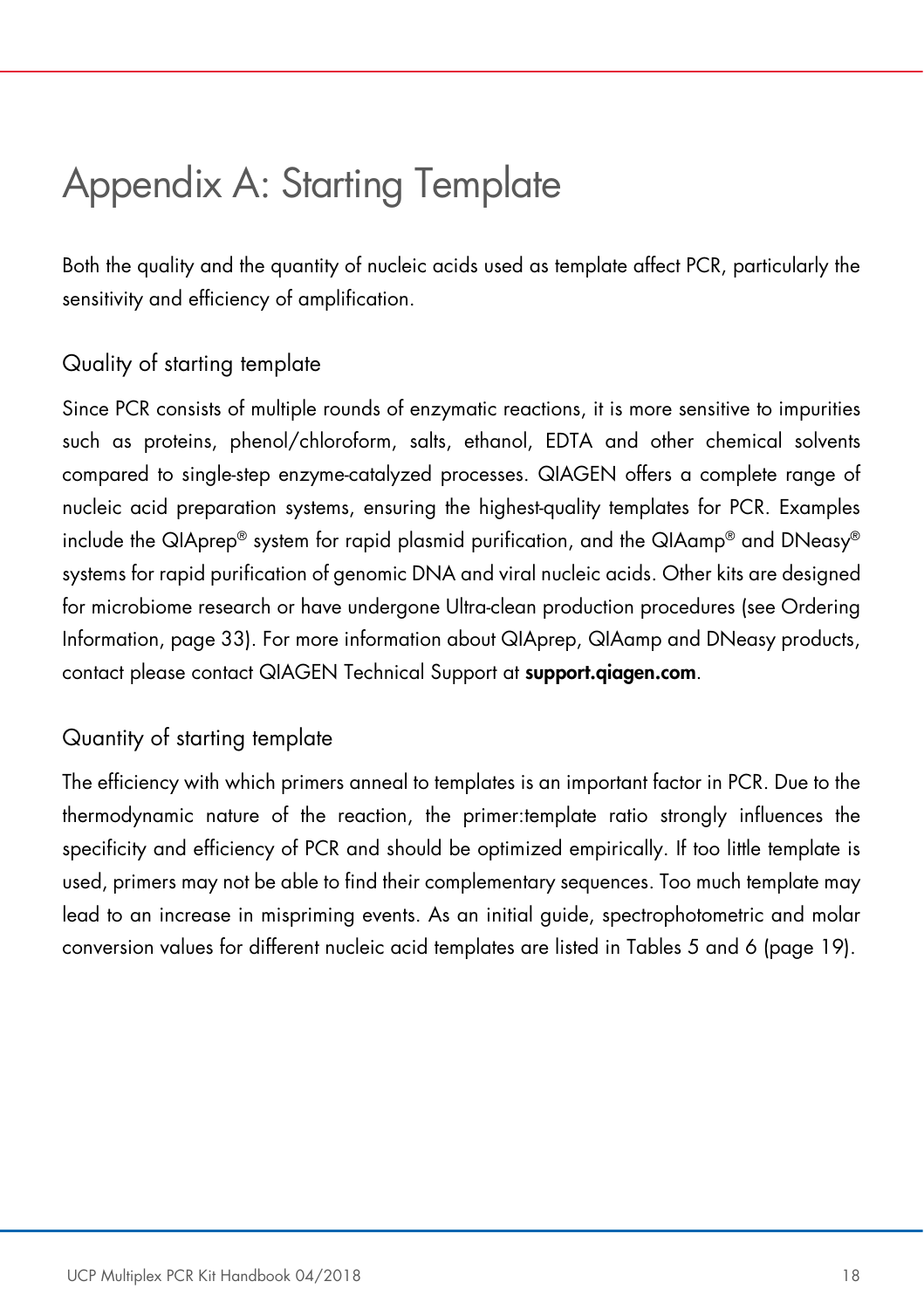| $1$ $A_{260}$ unit* | Concentration $\frac{\mu q}{m}$ |
|---------------------|---------------------------------|
| Double-stranded DNA | 50                              |
| Single-stranded DNA | 33                              |
| Single-stranded RNA | 40                              |

Table 5. Spectrophotometric conversions for nucleic acid templates

\*Absorbance at  $260 \text{ nm} = 1$ .

#### Table 6. Molar conversions for nucleic acid templates

| Nucleic acid            | Size                 | pmol/pg              | $Molecules/\mu g$    |
|-------------------------|----------------------|----------------------|----------------------|
| 1 kb DNA                | 1000 bp              | 1.52                 | $9.1 \times 10^{11}$ |
| pUC19 DNA               | 2686 bp              | 0.57                 | $3.4 \times 10^{11}$ |
| pTZ18R DNA              | 2870 bp              | 0.54                 | $3.2 \times 10^{11}$ |
| pBluescript II DNA      | 2961 bp              | 0.52                 | $3.1 \times 10^{11}$ |
| Lambda DNA              | 48,502 bp            | 0.03                 | $1.8 \times 10^{10}$ |
| Average mRNA            | 1930 bp              | 1.67                 | $1.0 \times 10^{12}$ |
| <b>Genomic DNA</b>      | Size                 | pmol/pg              | $Molecules/\mu g$    |
| Escherichia coli        | $4.7 \times 10^{6*}$ | $3.0 \times 10^{-4}$ | $1.8 \times 10^{8}$  |
| Drosophila melanogaster | $1.4 \times 10^{8*}$ | $1.1 \times 10^{-5}$ | 6.6 x $10^{5}$       |
| Mus musculus (mouse)    | $2.7 \times 10^{9*}$ | $5.7 \times 10^{-7}$ | $3.4 \times 10^{5}$  |
| Homo sapiens (human)    | $3.3 \times 10^{9*}$ | $4.7 \times 10^{-7}$ | $2.8 \times 10^{5}$  |

\*Base pairs in haploid genome.

† For single-copy genes.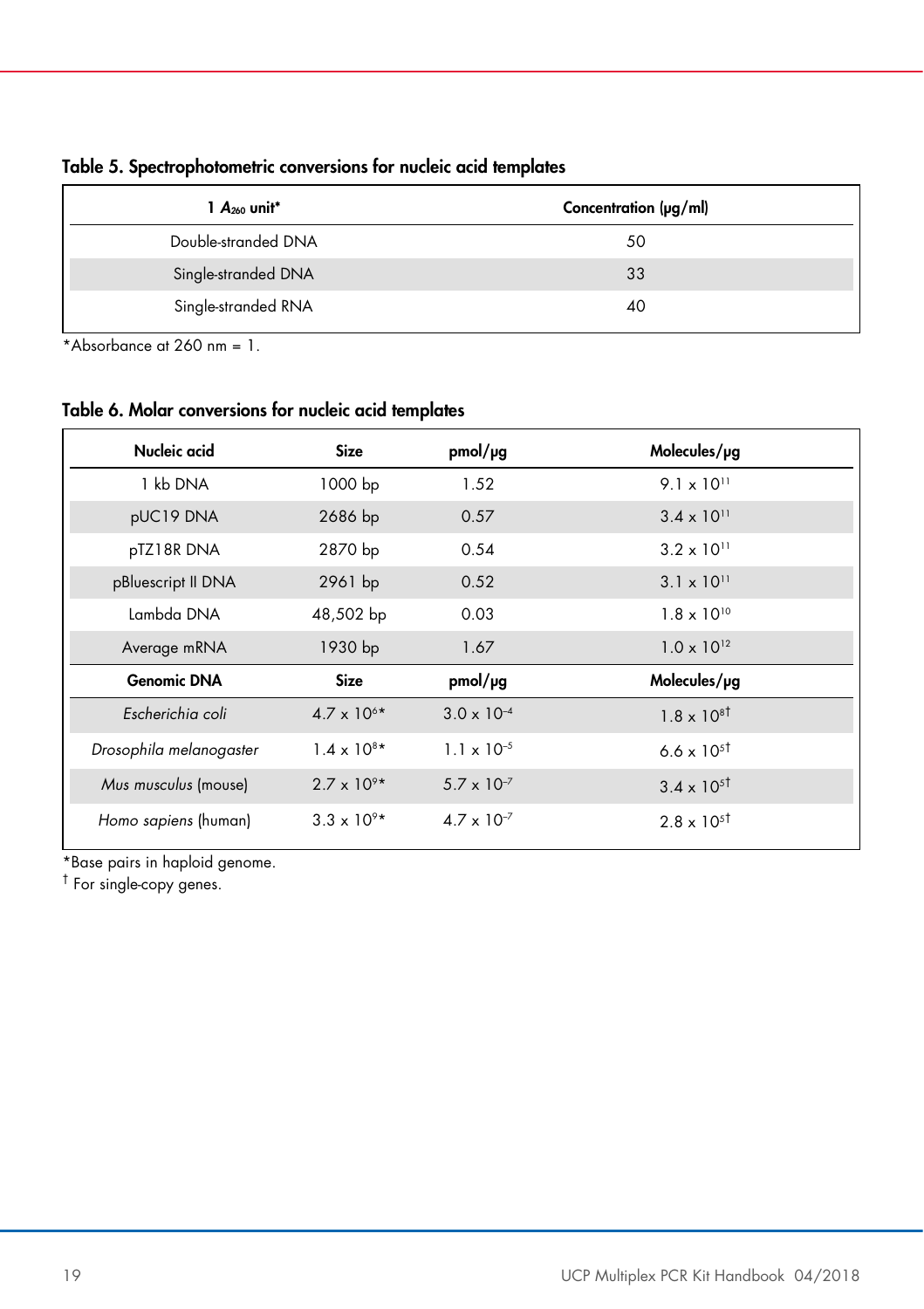# Appendix B: Primer Design, Concentration and Storage

#### Designing Multiplex Primers

When designing primers for multiplex PCR, note the following points:

- Avoid complementarity of 2 or 3 bases at the 3' ends of primer pairs to reduce primer-dimer formation
- Avoid mismatches between the 3' end of the primer and the target template sequence
- Avoid runs of 3 or more G and/or C bases at the 3' end
- Avoid complementary sequences within primers and between primer pairs
- Ensure primers are unique to your template sequence. Check similarity to other known sequences with BLAST (www.ncbi.nlm.nih.gov/blast/Blast.cgi).
- Commercially available computer software (e.g., OLIGO 6) or web-based tools such as Primer3 (frodo.wi.mit.edu/primer3/) can be used for primer design.

#### Annealing temperatures

If necessary, perform a gradient PCR to determine the optimal annealing temperature. Otherwise, use the recommendations in Table 7.

#### Table 7. Recommended annealing temperatures for multiplex PCR

| Lowest primer $T_m$ | Annealing temperature                          |
|---------------------|------------------------------------------------|
| <60°C               | Perform gradient PCR over the range of 48-60°C |
| $60-66^{\circ}C$    | 53-63 $°C$                                     |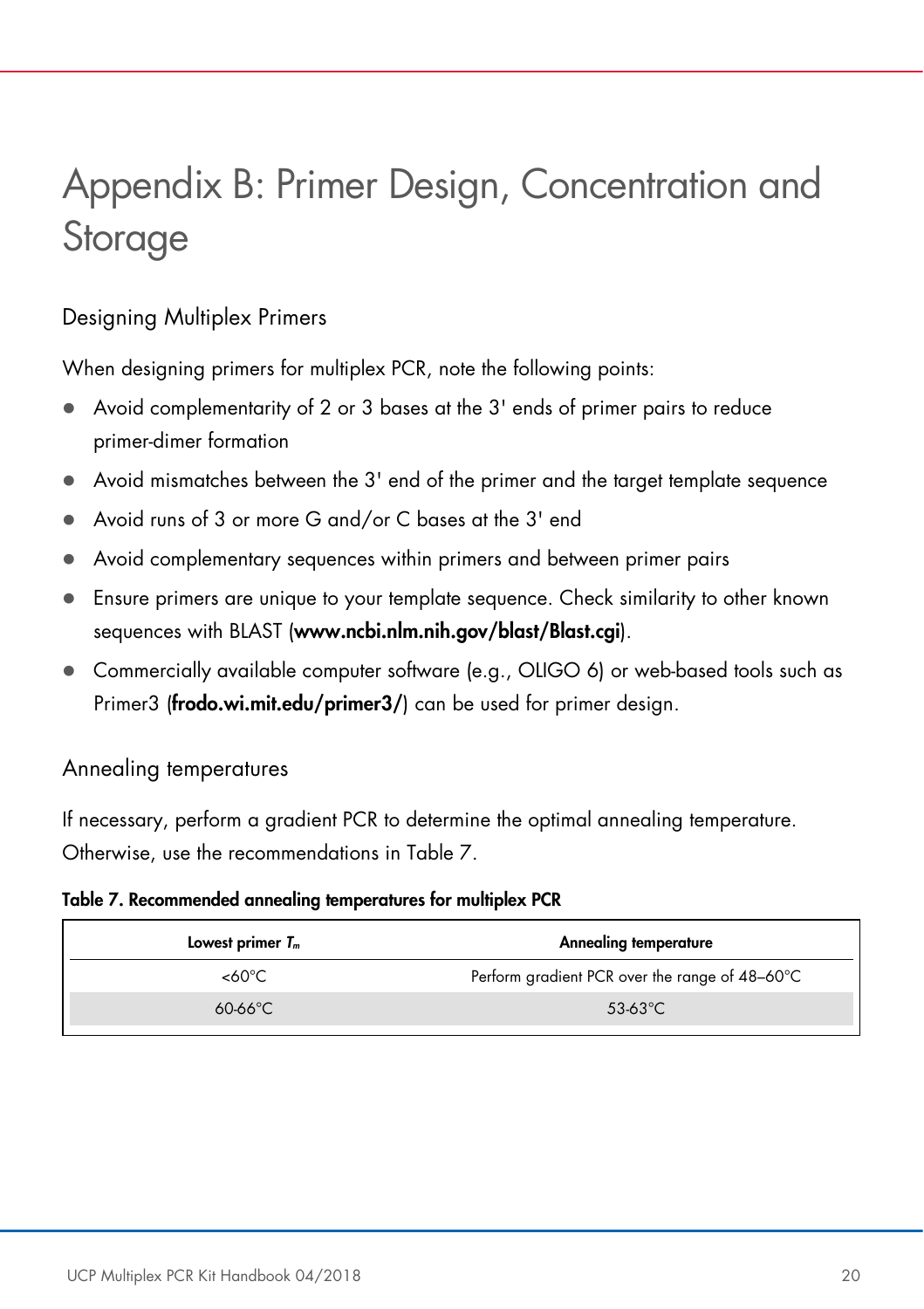### Distinguishing individual PCR products

Depending on the method of detection, primers should be chosen so that the corresponding PCR products can be easily distinguished from one another (e.g., through size differences), by using primers labeled with different fluorescent dyes or by other appropriate detection procedures.

### Successful PCRs

Prerequisites for successful PCR include the design of optimal primer pairs, the use of appropriate primer concentrations and the correct storage of primer solutions. Some general guidelines are given in Table 8 (below)8.

| Feature     | <b>Description</b>                                                                                                                                                                                                                                                                                                                                                                    |
|-------------|---------------------------------------------------------------------------------------------------------------------------------------------------------------------------------------------------------------------------------------------------------------------------------------------------------------------------------------------------------------------------------------|
| Length      | 18-30 nucleotides                                                                                                                                                                                                                                                                                                                                                                     |
| G/C content | 40-60%                                                                                                                                                                                                                                                                                                                                                                                |
| $Tm$ :      | Simplified formula for estimating melting temperature $(T_m)$                                                                                                                                                                                                                                                                                                                         |
|             | $T_m = 2^{\circ}C \times (A+T) + 4^{\circ}C \times (G+C)$                                                                                                                                                                                                                                                                                                                             |
|             | Whenever possible, design primer pairs with similar $T_m$ values. Optimal PCR<br>annealing temperatures may be above or below the estimated $Tm$ . As a starting<br>point, use an annealing temperature $5^{\circ}$ C below $T_m$ . Functionality and specificity of<br>all primer pairs should be checked in individual reactions before combining them in<br>a multiplex PCR assay. |
| Location    | If detecting mRNA after conversion into cDNA, design primers so that one half of<br>the primer hybridizes to the 3' end of one exon and the other half to the 5' end of<br>the adjacent exon (see Figure 2A, page 233). Primers will anneal to cDNA<br>synthesized from spliced mRNAs, but not to genomic DNA. Thus, amplification of<br>contaminating DNA is eliminated.             |
|             | Alternatively, PCR primers should be designed to flank a region that contains at<br>least one intron (see Figure 2B, page 23). Products amplified from cDNA (no<br>introns) will be smaller than those amplified from genomic DNA (containing introns).<br>Size difference in products is used to detect the presence of contaminating DNA.                                           |

|  |  | Table 8. Guidelines for designing, handling and storing primers |  |  |
|--|--|-----------------------------------------------------------------|--|--|
|  |  |                                                                 |  |  |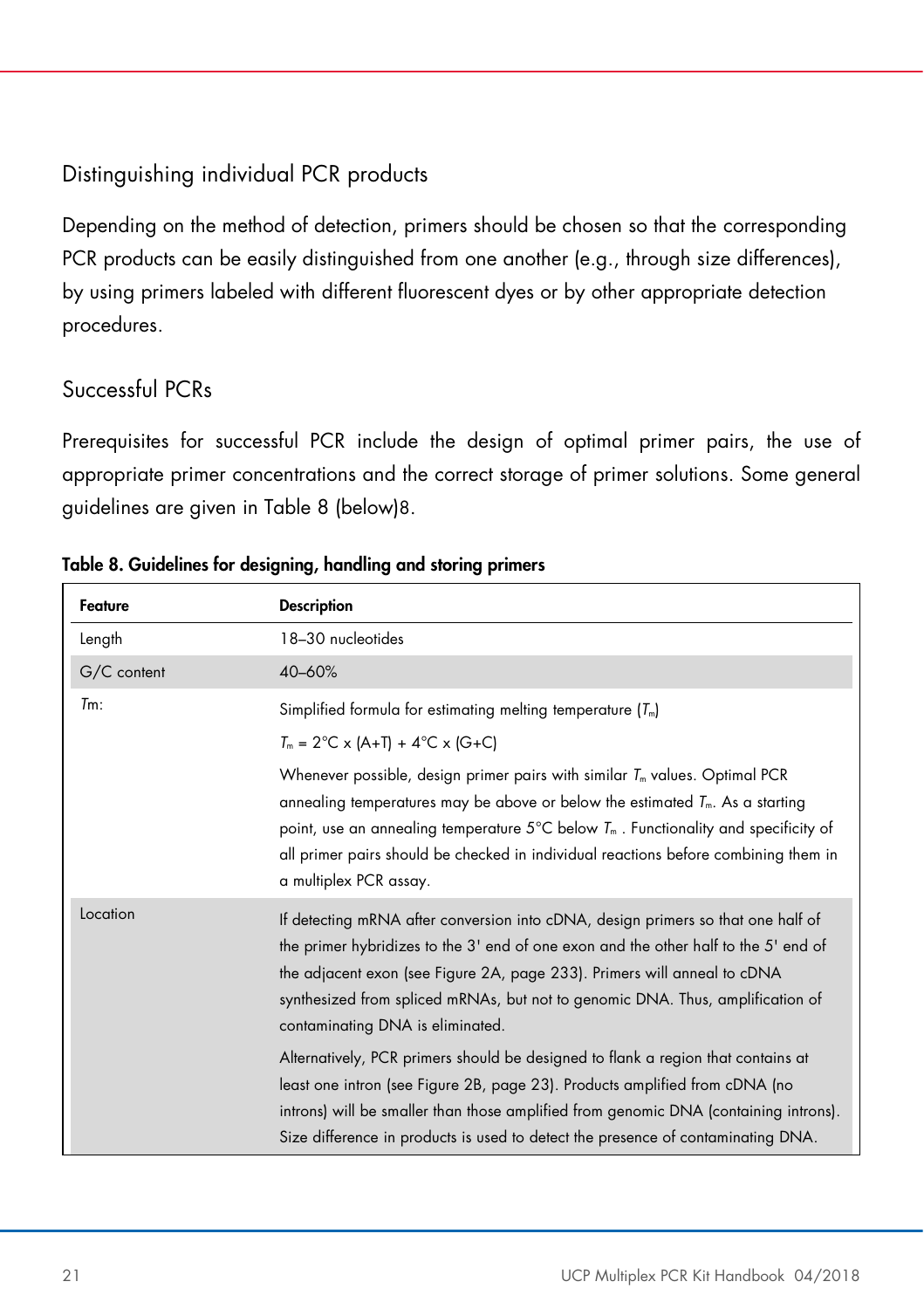|               |                                                | If only the mRNA sequence is known, choose primer annealing sites that are at least<br>300-400 bp apart. It is likely that fragments of this size from eukaryotic DNA<br>contain splice junctions. As explained in the previous point and Figure 2B<br>(page 23), such primers can be used to detect DNA contamination. |                                                                               |                                                                                |  |  |  |
|---------------|------------------------------------------------|-------------------------------------------------------------------------------------------------------------------------------------------------------------------------------------------------------------------------------------------------------------------------------------------------------------------------|-------------------------------------------------------------------------------|--------------------------------------------------------------------------------|--|--|--|
| Sequence      |                                                | Avoid complementarity of two or more bases at the 3' ends of primer pairs to<br>reduce primer-dimer formation.                                                                                                                                                                                                          |                                                                               |                                                                                |  |  |  |
|               | sequence.                                      |                                                                                                                                                                                                                                                                                                                         | Avoid mismatches between the 3' end of the primer and the target-template     |                                                                                |  |  |  |
|               |                                                |                                                                                                                                                                                                                                                                                                                         | Avoid runs of 3 or more G or C nucleotides at the 3' end.                     |                                                                                |  |  |  |
|               | mismatch.                                      |                                                                                                                                                                                                                                                                                                                         | Avoid a 3'- end T. Primers with a T at the 3' end have a greater tolerance of |                                                                                |  |  |  |
|               | of a primer pair.                              |                                                                                                                                                                                                                                                                                                                         |                                                                               | Avoid complementary sequences within a primer sequence and between the primers |  |  |  |
|               |                                                |                                                                                                                                                                                                                                                                                                                         | Commercially available computer software can be used for primer design.       |                                                                                |  |  |  |
| Concentration |                                                | Spectrophotometric conversion for primers: 1 $A_{260}$ unit $\equiv$ 20-30 $\mu$ g/ml<br>Molar conversions:                                                                                                                                                                                                             |                                                                               |                                                                                |  |  |  |
|               | Primer length                                  | pmol/pg                                                                                                                                                                                                                                                                                                                 | 12.5 pmol<br>$(0.25 \mu M \text{ in } 25 \mu)$                                | 10 pmol<br>(0.25 µM in 20 µl)                                                  |  |  |  |
|               |                                                | 168                                                                                                                                                                                                                                                                                                                     | 37 ng                                                                         | 30 ng                                                                          |  |  |  |
|               | 18 <sub>mer</sub>                              |                                                                                                                                                                                                                                                                                                                         |                                                                               |                                                                                |  |  |  |
|               | 20 <sub>mer</sub>                              | 152                                                                                                                                                                                                                                                                                                                     | 42 <sub>ng</sub>                                                              | 34 <sub>ng</sub>                                                               |  |  |  |
|               | 25mer                                          | 121                                                                                                                                                                                                                                                                                                                     | 52 ng                                                                         | 41 <sub>ng</sub>                                                               |  |  |  |
|               | 30 <sub>mer</sub>                              | 101                                                                                                                                                                                                                                                                                                                     | 62 ng                                                                         | 50 <sub>ng</sub>                                                               |  |  |  |
|               | concentration of 0.25 $\mu$ M will be optimal. |                                                                                                                                                                                                                                                                                                                         | Use 0.25-1.0 µM of each primer in PCR. For most applications, a primer        |                                                                                |  |  |  |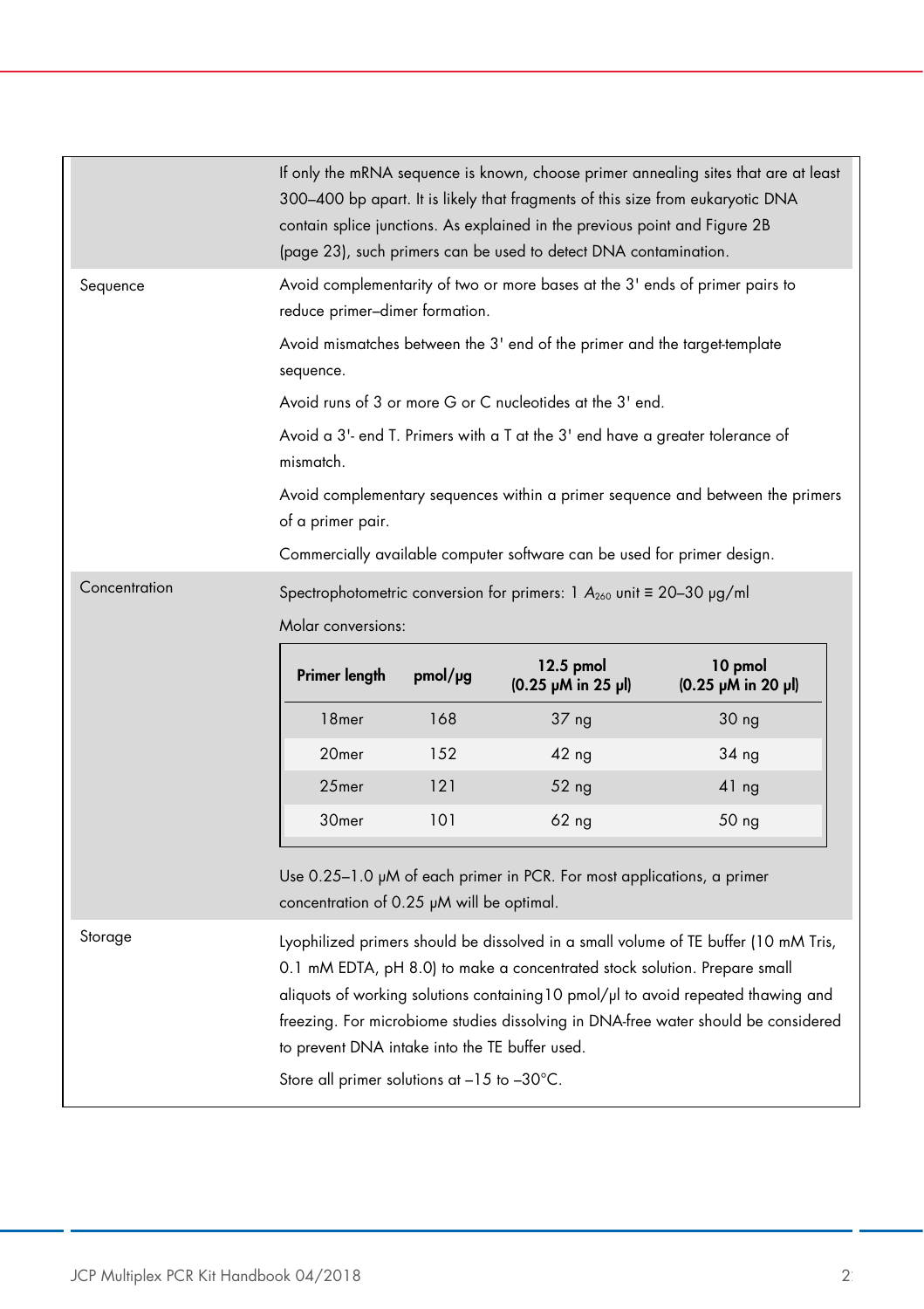

#### Figure 2. Designing primers for PCR. Primer design to (A) eliminate or (B) detect amplification from contaminating genomic DNA.

#### Degenerate PCR primers

Occasionally, the exact nucleotide sequence of the target-template DNA will not be known, for instance, when it has been deduced from an amino acid sequence or when a family of closely related sequences is to be amplified. To amplify such templates using PCR, degenerate primers can be used. These are actually mixtures of several primers whose sequences differ at the positions that correspond to the uncertainties in the template sequence.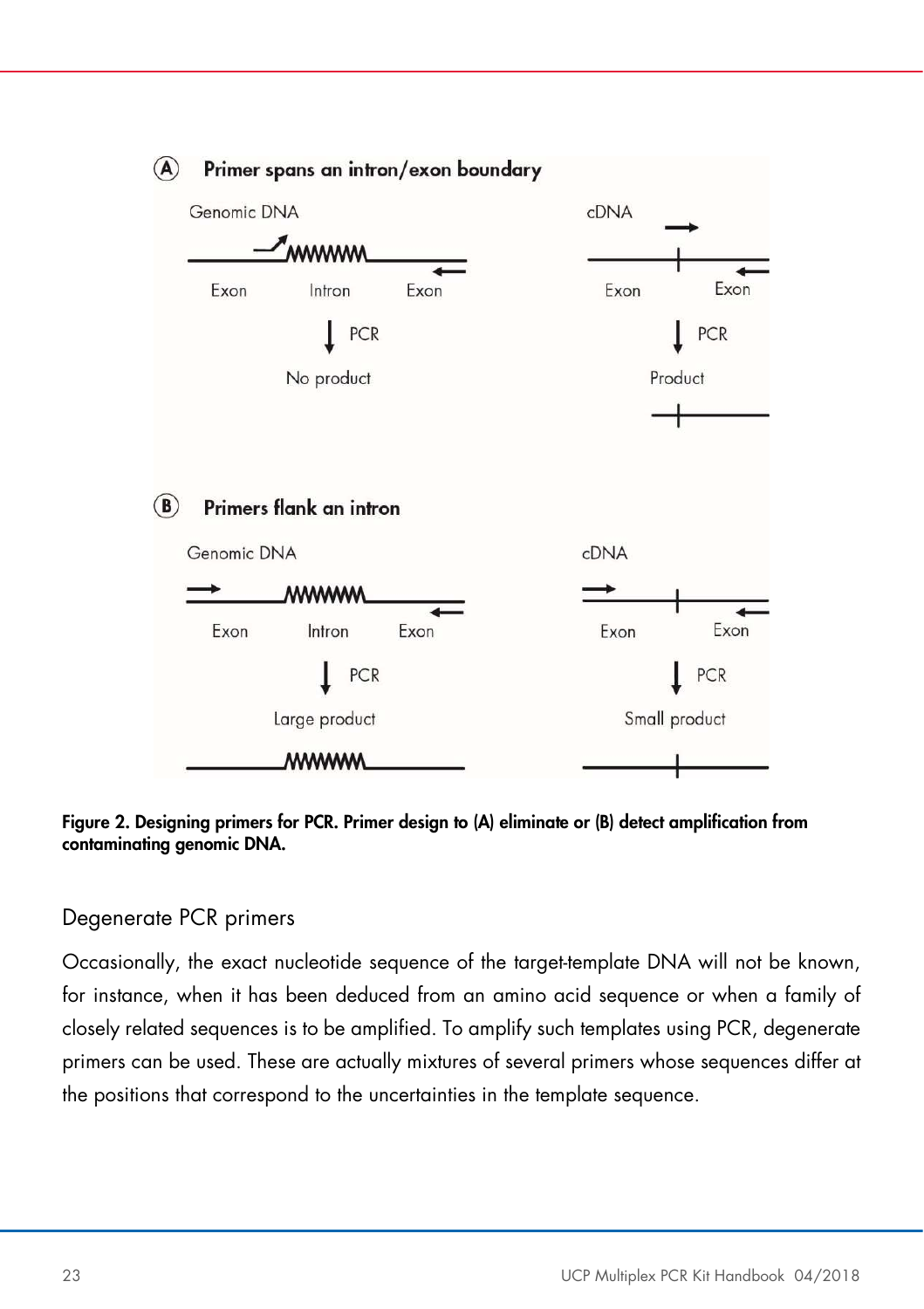Hot-start PCR, as enabled by the UCP PCR Kit, often improves amplification specificity in PCR using degenerate primers by reducing the formation of nonspecific PCR products and primer– dimers. Table 9 (below) gives recommendations to optimize PCR using degenerate primers. To help determine the best location for degenerate primers, Table 10 (page 25) lists the codon redundancy of each amino acid.

|                        | <b>Description</b>                                                                                                     |                                                                                                                                                                                                                             |                                                                               |                                              |  |  |  |
|------------------------|------------------------------------------------------------------------------------------------------------------------|-----------------------------------------------------------------------------------------------------------------------------------------------------------------------------------------------------------------------------|-------------------------------------------------------------------------------|----------------------------------------------|--|--|--|
| Sequence               | Avoid degeneracy in the 3 nucleotides at the 3' end. If possible, use Met- or Trp-<br>encoding triplets at the 3' end. |                                                                                                                                                                                                                             |                                                                               |                                              |  |  |  |
|                        | at the 3' end).                                                                                                        | To increase primer-template binding efficiency, reduce degeneracy by allowing<br>mismatches between the primer and template, especially towards the 5' end (but not                                                         |                                                                               |                                              |  |  |  |
|                        |                                                                                                                        |                                                                                                                                                                                                                             | Try to design primers with less than 4-fold degeneracy at any given position. |                                              |  |  |  |
| <b>PCR</b> conditions  |                                                                                                                        | When optimizing two-step PCR using degenerate primers, modify PCR conditions in<br>the following order.                                                                                                                     |                                                                               |                                              |  |  |  |
| Primer concentration   |                                                                                                                        | First try a primer concentration of $0.25 \mu M$ . If this primer concentration results in<br>poor PCR amplification, increase the primer concentration in increments of 0.2 µM<br>until satisfactory results are obtained. |                                                                               |                                              |  |  |  |
| Template concentration |                                                                                                                        | Increase starting template amount (up to 1 µg).                                                                                                                                                                             |                                                                               |                                              |  |  |  |
| Annealing temperature  |                                                                                                                        | Reduce annealing temperature in steps of 2°C.                                                                                                                                                                               |                                                                               |                                              |  |  |  |
| Concentration          | Spectrophotometric conversion for primers: $1 A_{260}$ unit $\equiv 20-30$ µg/ml.                                      |                                                                                                                                                                                                                             |                                                                               |                                              |  |  |  |
|                        | Molar conversions:                                                                                                     |                                                                                                                                                                                                                             |                                                                               |                                              |  |  |  |
|                        | Primer length                                                                                                          | pmol/pg                                                                                                                                                                                                                     | 12.5 pmol<br>$(0.25 \mu M \text{ in } 25 \mu)$                                | 10 pmol<br>$(0.25 \mu M \text{ in } 20 \mu)$ |  |  |  |
|                        | 18 <sub>mer</sub>                                                                                                      | 168                                                                                                                                                                                                                         | 37 <sub>ng</sub>                                                              | 30 ng                                        |  |  |  |
|                        | 20 <sub>mer</sub>                                                                                                      | 152                                                                                                                                                                                                                         | 42 <sub>ng</sub>                                                              | 34 ng                                        |  |  |  |
|                        | 25mer                                                                                                                  | 121                                                                                                                                                                                                                         | 52 <sub>ng</sub>                                                              | 41 <sub>ng</sub>                             |  |  |  |
|                        |                                                                                                                        | 101                                                                                                                                                                                                                         | 62 ng                                                                         | 50 ng                                        |  |  |  |

|  |  |  | Table 9. Guidelines for the design and use of degenerate primers |
|--|--|--|------------------------------------------------------------------|
|  |  |  |                                                                  |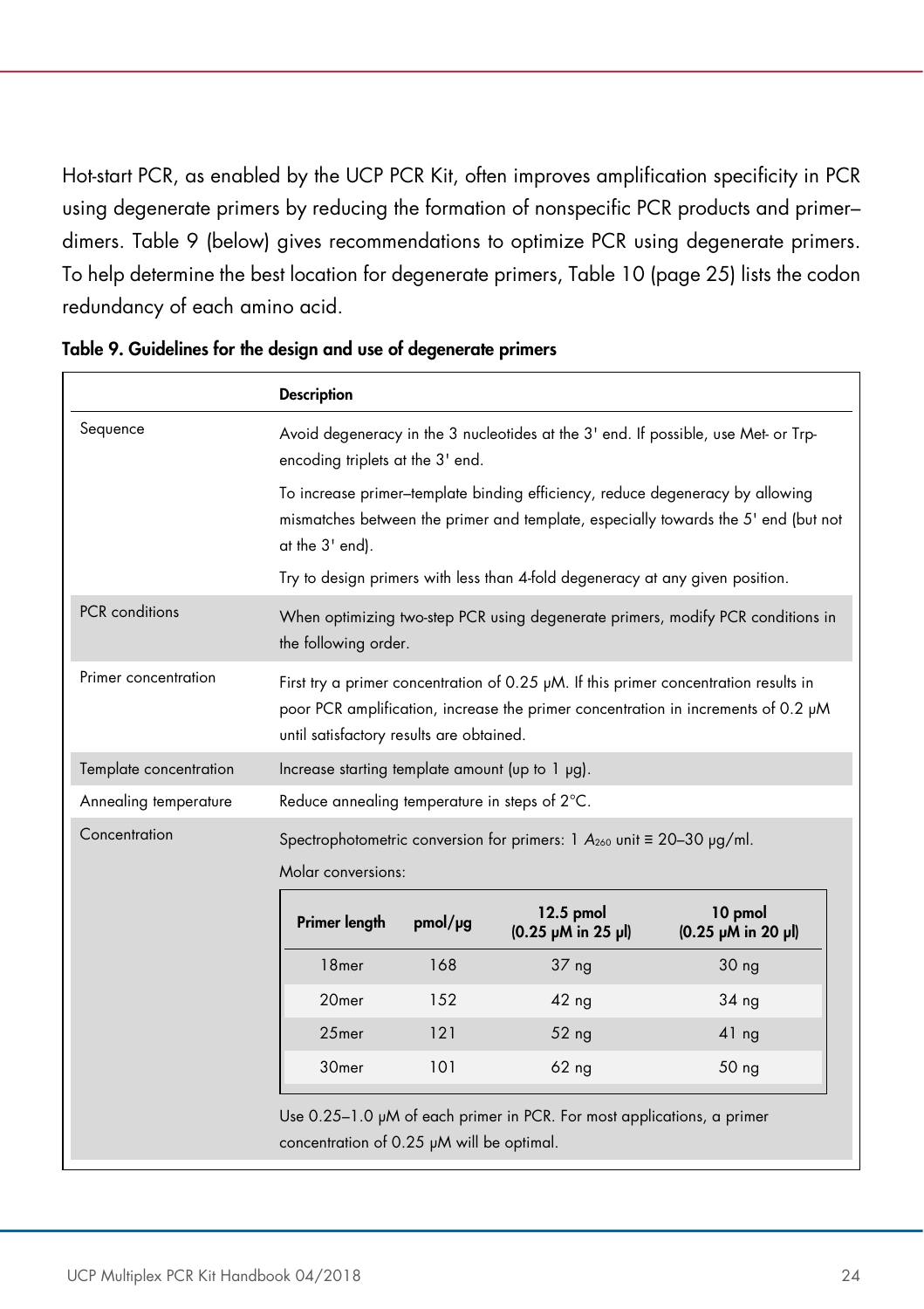#### Table 10. Codon redundancy

| Amino acid                                  | Number of codons |
|---------------------------------------------|------------------|
| Met, Trp                                    |                  |
| Cys, Asp, Glu, Phe, His, Lys, Asn, Gln, Tyr | $\overline{2}$   |
| lle                                         | 3                |
| Ala, Gly, Pro, Thr, Val                     | 4                |
| Leu, Arg, Ser                               | 6                |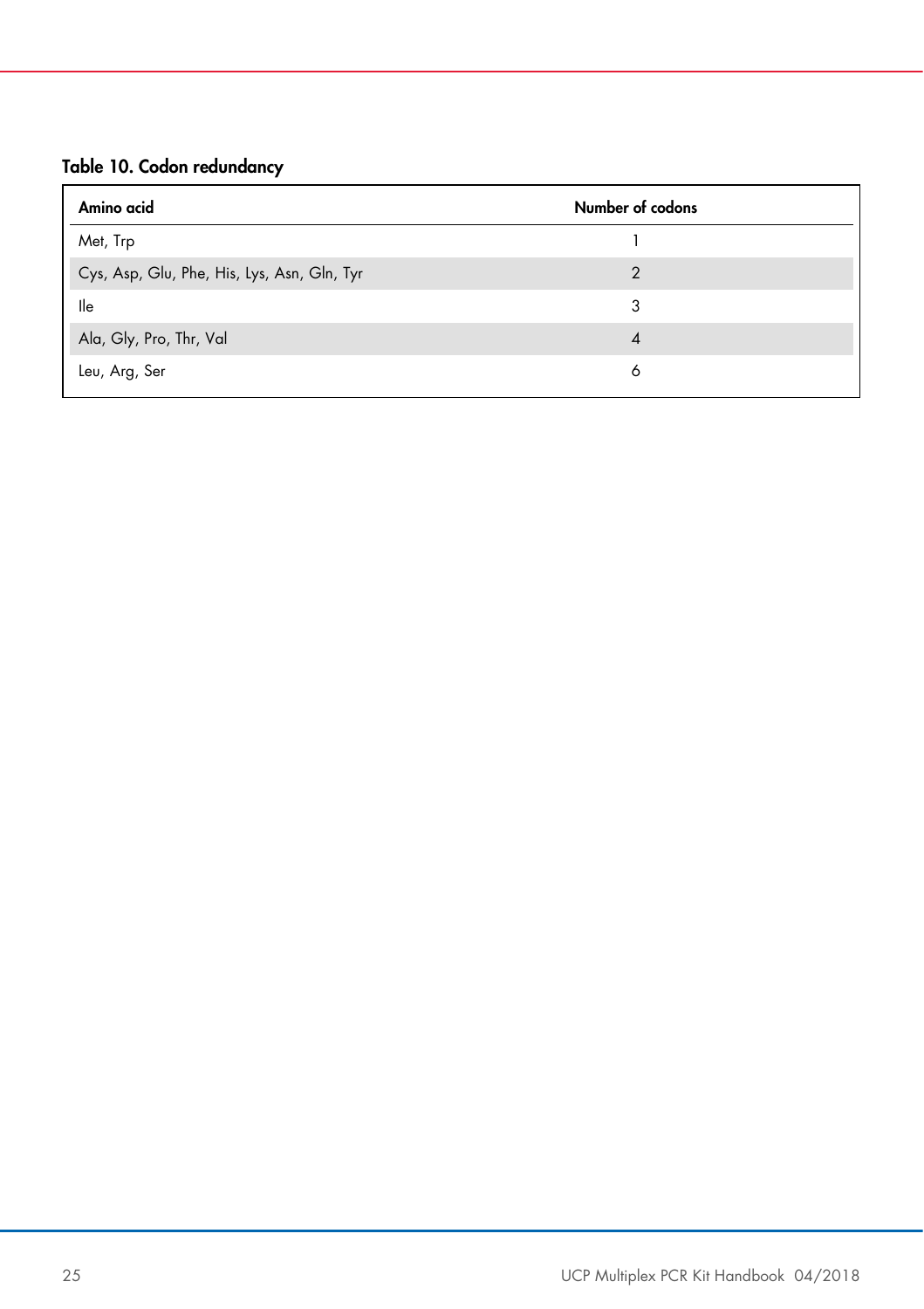### Appendix C: Sensitive PCR Assays

PCR can be performed to amplify and detect just a single copy of a nucleic acid sequence. However, amplification of such a low number of target sequences is often limited by the generation of nonspecific PCR products and primer–dimers. The combination of DNA Polymerase and PCR Buffer in the UCP Master Mix increases specificity both at the start of and during PCR. Thus, the UCP Master Mix is well suited to such challenging and highly sensitive PCR assays.

#### Touchdown PCR

Touchdown PCR uses a cycling program with varying annealing temperatures. It is a useful method to increase the specificity of PCR. The annealing temperature in the initial PCR cycle should be  $5-10^{\circ}$ C above the  $T_m$  of the primers. In subsequent cycles, the annealing temperature is decreased in steps of 1–2°C per cycle until a temperature is reached that is equal to, or  $2-5^{\circ}$ C below, the  $T_m$  of the primers. Touchdown PCR enhances the specificity of the initial primer–template duplex formation and hence the specificity of the final PCR product. To program your thermal cycler for touchdown PCR, refer to the manufacturer's instructions.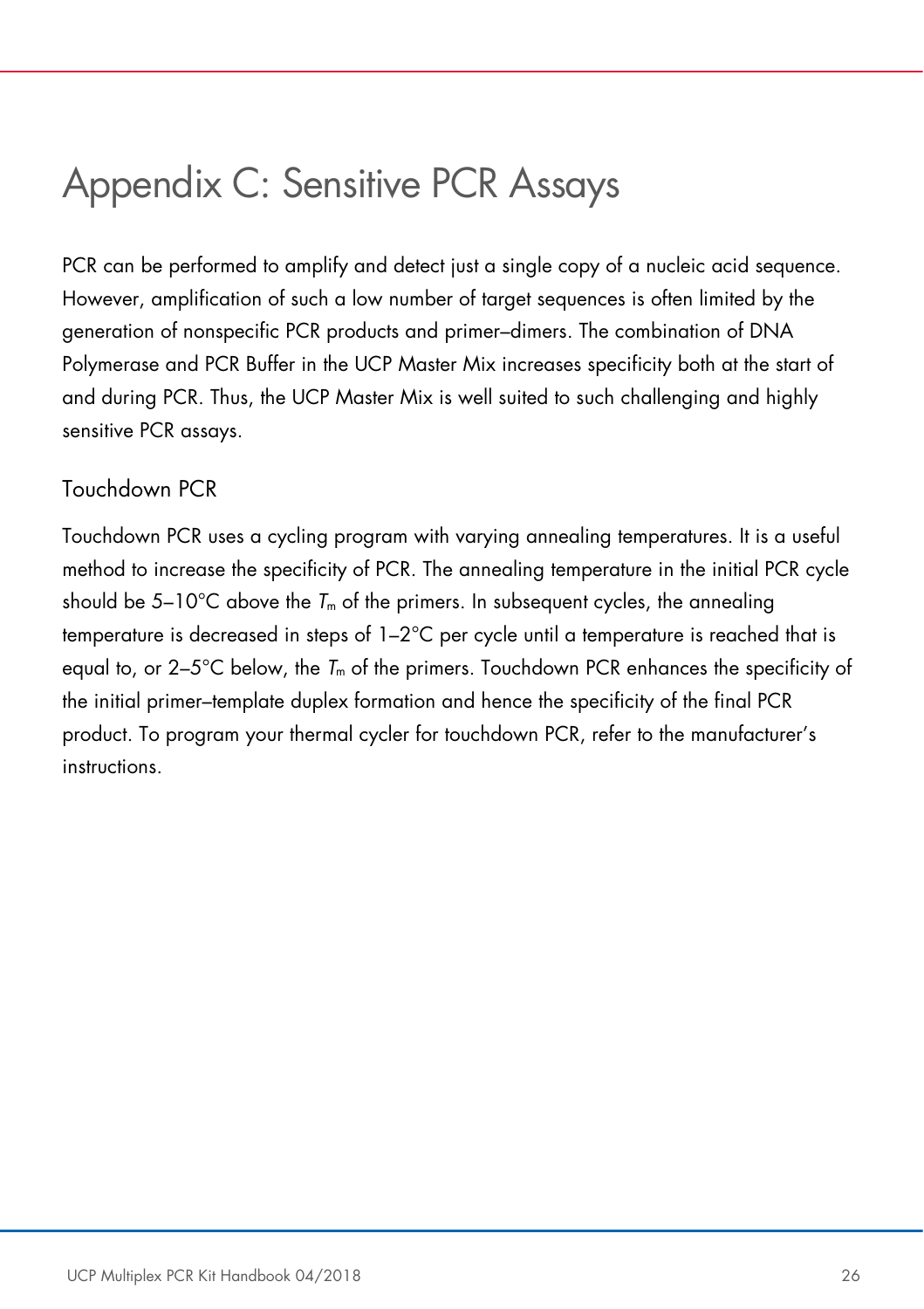## Appendix D: Purification of PCR Products

After amplification, the PCR sample contains a complex mixture of specific PCR products and residual reaction components such as primers, unincorporated nucleotides, enzymes, salts, mineral oil and possibly nonspecific amplification products. Before the specific PCR products can be used in subsequent experiments, it is often necessary to remove these contaminants. The QIAquick® and MinElute® systems offer a quick and easy method for purifying the final PCR products. For more information about QIAquick or MinElute products, please visit www.qiagen.com.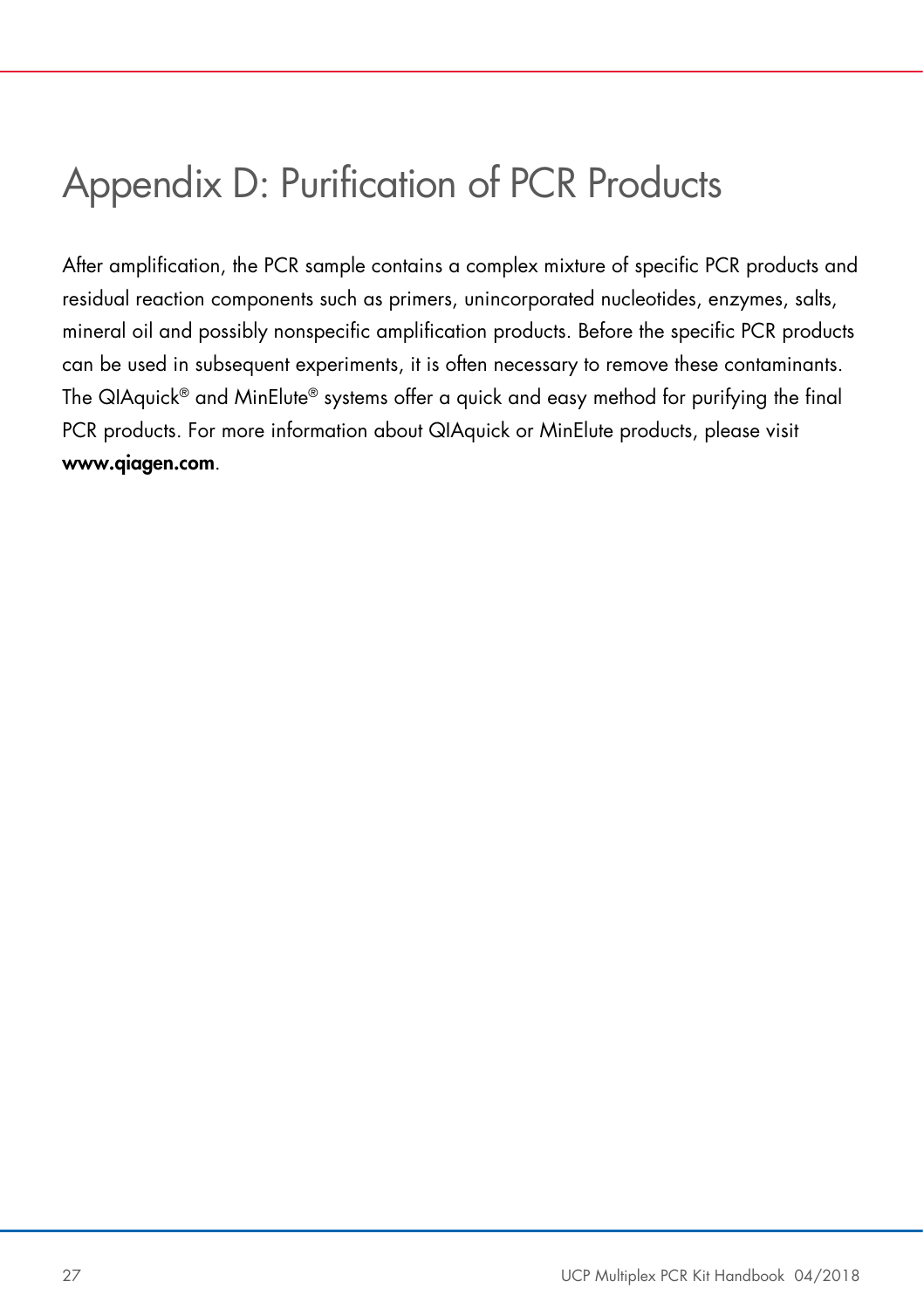# Appendix E: Controlling Contamination

### General control of nucleic acid contamination

It is extremely important to include at least one negative control in every round of PCR. This control contains no added template nucleic acid, which allows detection of possible contamination of the reaction components.

### General physical precautions

Separate the working areas for setting up PCR amplifications and RNA and DNA handling, including the addition of starting template, PCR product analysis or plasmid preparation. Ideally, use separate rooms.

Use a separate set of pipettes for the PCR Master Mix. Use of pipette tips with hydrophobic filters is strongly recommended.

Prepare and freeze small aliquots of primer solutions. Use of DNA-free water is strongly recommended.

In case of contamination, laboratory benches, apparatus and pipettes can be decontaminated by cleaning them with 10% (v/v) commercial bleach solution. Afterwards, the benches and pipettes should be rinsed with distilled water.

For 16S or 18S PCR amplification reactions, we recommend setting up in UV cabinets. All surfaces should be UV decontaminated prior to working. All used accessories, for example, pipettes, racks and PCR disposables, should be dedicated for this particular use and should remain in the PCR cabinet. Please refer to standard publications for further recommendations.

#### General chemical precautions

PCR stock solutions can also be decontaminated using UV light. However, this method is laborious, and its efficiency is difficult to control and cannot be guaranteed. We recommend storing solutions in small aliquots and using fresh aliquots for each PCR.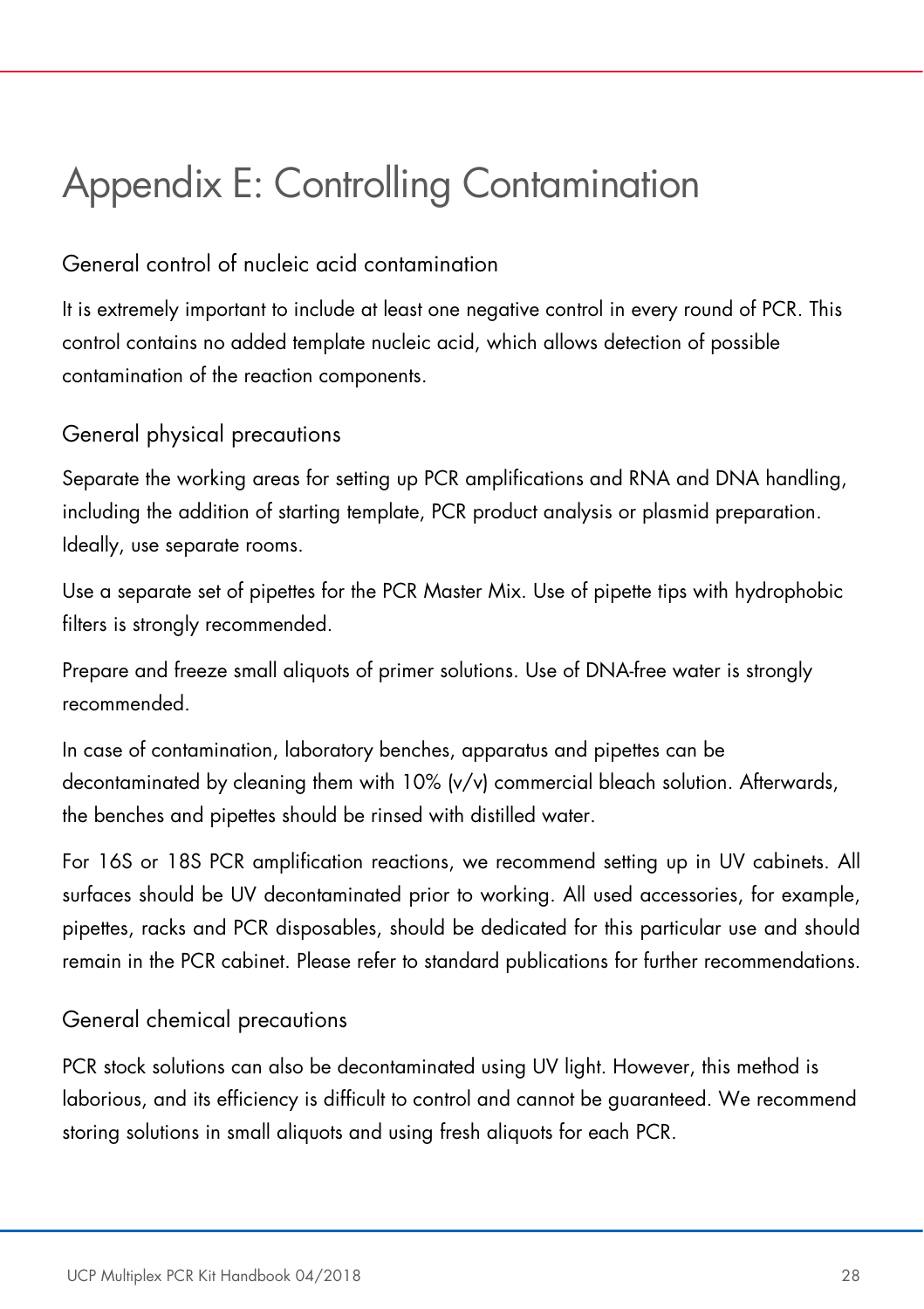# Ordering Information

| Product                                  | <b>Contents</b>                                                                                                                                                                                           | Cat. no. |
|------------------------------------------|-----------------------------------------------------------------------------------------------------------------------------------------------------------------------------------------------------------|----------|
| <b>UCP Multiplex PCR Kit</b><br>(100)    | For 100 x 20 µl PCR reactions: Ultra-Clean<br>Production master mix for multiplex hot-start<br>PCR and microbiome applications                                                                            | 206742   |
| <b>UCP Multiplex PCR Kit</b><br>(500)    | For 500 x 20 µl PCR reactions: Ultra-Clean<br>Production master mix for multiplex hot-start<br>PCR and microbiome applications                                                                            | 206744   |
| <b>Related products</b>                  |                                                                                                                                                                                                           |          |
| <b>DNeasy PowerSoil Pro</b><br>Kit (50)  | For 50 preps: Isolation of microbial genomic<br>DNA from all soil types                                                                                                                                   | 47014    |
| <b>DNeasy PowerSoil Pro</b><br>Kit (250) | For 250 preps: Isolation of microbial genomic<br>DNA from all soil types                                                                                                                                  | 47016    |
| QIAamp UCP DNA<br>Micro Kit (50)         | For 50 preps: Ultraclean DNA purification from<br>small sample volumes                                                                                                                                    | 56204    |
| QIAamp UCP<br>Pathogen Mini Kit (50)     | For 50 preps: Microbial DNA purification from<br>whole blood, swabs, cultures and body fluids                                                                                                             | 50214    |
| RNeasy® UCP Micro<br>Kit (50)            | For 50 preps: Purification of up to 45 µg total<br>RNA from small or low biomass samples                                                                                                                  | 73934    |
| QIAgility® System<br>HEPA/UV (incl. PC)  | Robotic workstation for automated PCR setup<br>(with UV light and HEPA filter), notebook<br>computer and QIAgility Software: includes<br>installation and training, 1-year warranty on<br>parts and labor | 9001532  |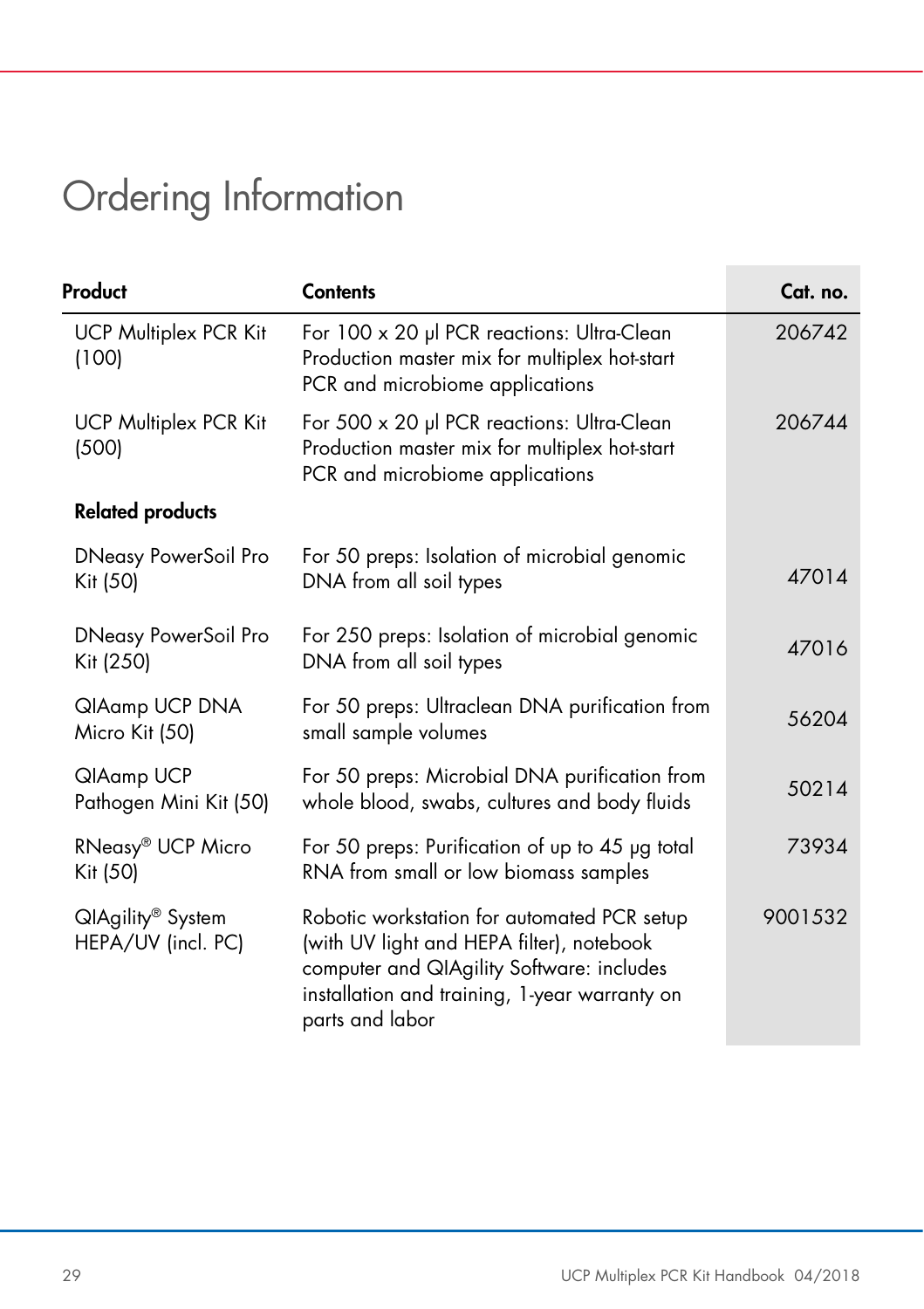For up-to-date licensing information and product-specific disclaimers, see the respective QIAGEN kit handbook or user manual. QIAGEN kit handbooks and user manuals are available at www.qiagen.com or can be requested from QIAGEN Technical Services or your local distributor.

Visit www.qiagen.com/geneXpression to find out more about standardized solutions for gene expression analysis – from RNA preparation to real-time RT-PCR.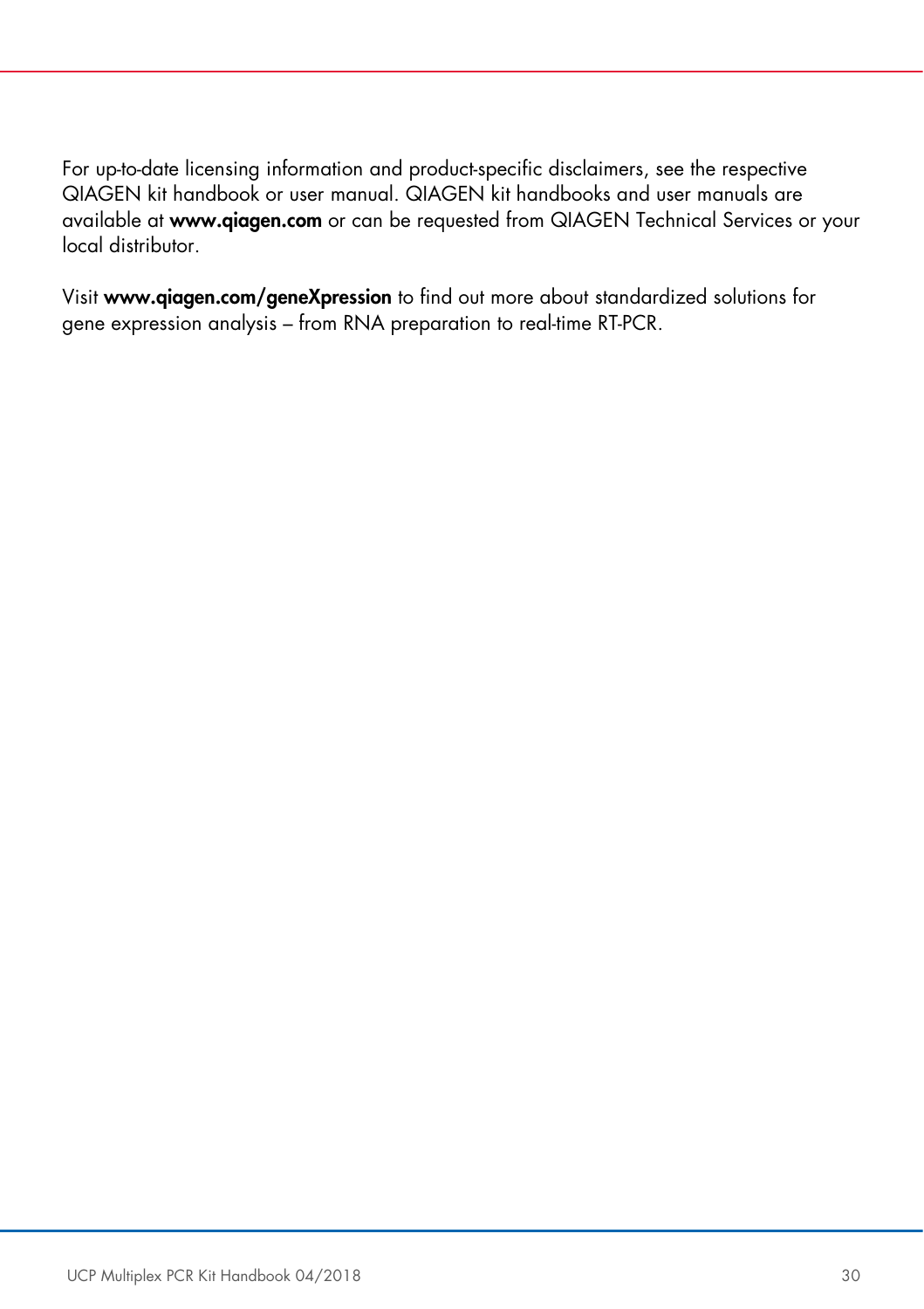Trademarks: QIAGEN®, Sample to Insight®, DNeasy®, MagAttract®, MinElute®, PowerBiofilm®, PowerLyzer®, PowerMax®, PowerPlant®, PowerSoil ®, QIAgility®, QIAamp®, QIAprep®, QIAquick®, RNeasy®, UltraClean® (QIAGEN Group); Axygen®, MAXYMum Recovery™ (Corning, Inc.); LoBind®, Eppendorf® (Eppendorf AG). Registered names, trademarks, etc. used in this document, even when not specifically marked as such, may still be legally protected.

#### Limited License Agreement for UCP Multiplex PCR Kit

Use of this product signifies the agreement of any purchaser or user of the product to the following terms:

- 1. The product may be used solely in accordance with the protocols provided with the product and this handbook and for use with components contained in the kit only. QIAGEN grants no license under any of its intellectual property to use or incorporate the enclosed components of this kit with any components not included within this kit except as described in the protocols provided with the product, this handbook, and additional protocols available at www.qiagen.com. Some of these additional protocols have been provided by QIAGEN users for QIAGEN users. These protocols have not been thoroughly tested or optimized by QIAGEN. QIAGEN neither guarantees them nor warrants that they do not infringe the rights of third-parties.
- 2. Other than expressly stated licenses, QIAGEN makes no warranty that this kit and/or its use(s) do not infringe the rights of third-parties.
- 3. This kit and its components are licensed for one-time use and may not be reused, refurbished, or resold.
- 4. QIAGEN specifically disclaims any other licenses, expressed or implied other than those expressly stated.
- 5. The purchaser and user of the kit agree not to take or permit anyone else to take any steps that could lead to or facilitate any acts prohibited above. QIAGEN may<br>enforce the prohibitions of this Limited License Agreeme to enforce this Limited License Agreement or any of its intellectual property rights relating to the kit and/or its components.

For updated license terms, see www.qiagen.com

HB-2538-001 © 2018 QIAGEN, all rights reserved.